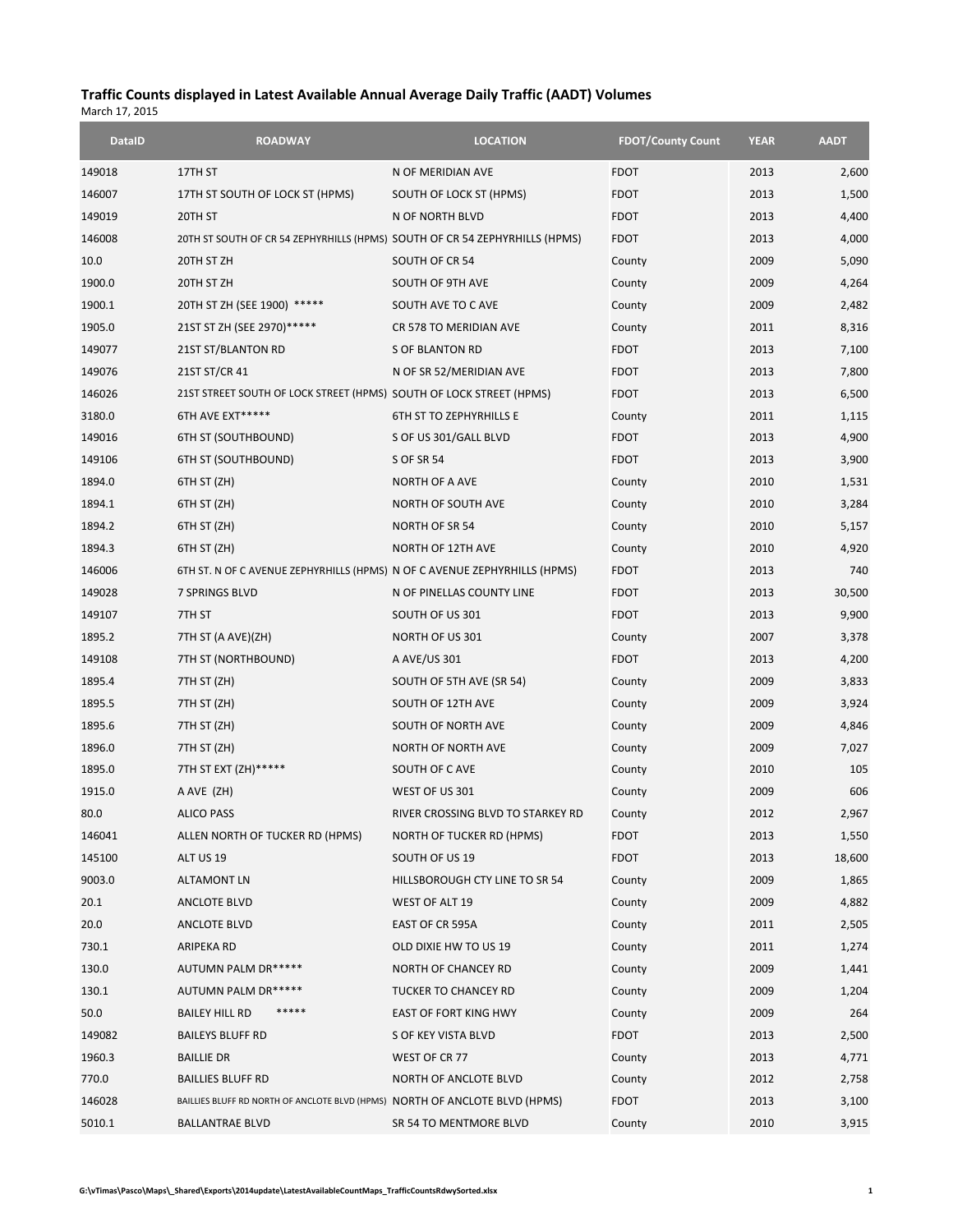| <b>DataID</b> | <b>ROADWAY</b>                                                                 | <b>LOCATION</b>                    | <b>FDOT/County Count</b> | <b>YEAR</b> | <b>AADT</b> |
|---------------|--------------------------------------------------------------------------------|------------------------------------|--------------------------|-------------|-------------|
| 149020        | <b>BELL LAKE RD</b>                                                            | E OF LAND O LAKES BLVD/US 41       | <b>FDOT</b>              | 2013        | 6,800       |
| 149021        | <b>BELL LAKE RD</b>                                                            | W OF COLLIER PKWY                  | <b>FDOT</b>              | 2013        | 4,000       |
| 9001.0        | <b>BELL LAKE RD</b>                                                            | US 41 TO COX RD                    | County                   | 2013        | 4,675       |
| 149078        | <b>BLANTON RD</b>                                                              | W OF I-75                          | <b>FDOT</b>              | 2013        | 5,000       |
| 146025        | BLANTON ROAD EAST OF I-75 (HPMS)                                               | EAST OF I-75 (HPMS)                | <b>FDOT</b>              | 2013        | 3,400       |
| 90.0          | <b>BOYETTE RD</b>                                                              | NORTH OF SR 54                     | County                   | 2012        | 1,853       |
| 90.1          | <b>BOYETTE RD</b>                                                              | <b>WELLS RD TO OVERPASS RD</b>     | County                   | 2012        | 813         |
| 149062        | <b>BOYETTE RD</b>                                                              | N OF SR 54                         | <b>FDOT</b>              | 2013        | 2,500       |
| 100.0         | BOYETTE RD.                                                                    | SOUTH OF ELAM RD                   | County                   | 2012        | 107         |
| 1930.0        | C AVE                                                                          | WEST OF 5TH ST                     | County                   | 2009        | 2,142       |
| 1940.0        | C AVE                                                                          | WEST OF 17TH ST                    | County                   | 2009        | 813         |
| 40.0          | C AVE                                                                          | <b>EAST OF COURT ST</b>            | County                   | 2011        | 1,296       |
| 1930.1        | C AVE (SEE 1930)                                                               | 6TH ST EXT TO US 301               | County                   | 2009        | 1,128       |
| 1940.1        | C AVE (SEE 1940)                                                               | 7TH ST TO 20TH ST                  | County                   | 2009        | 472         |
| 149022        | <b>CAVENUE</b>                                                                 | E OF COURT ST                      | <b>FDOT</b>              | 2013        | 1,350       |
| 146009        | C AVENUE W OF 20TH ST. ZEPHYRHILLS (HPMS) W OF 20TH ST ZEPHYRHILLS (HPMS)      |                                    | <b>FDOT</b>              | 2013        | 700         |
| 146010        | CANAL/ AUTUMN PALM N OF CHANCEY (HPMS) N OF CHANCEY (HPMS)                     |                                    | <b>FDOT</b>              | 2013        | 1,100       |
| 140.0         | <b>CECELIA DR</b>                                                              | <b>EAST OF OVERLOOK DR</b>         | County                   | 2007        | 2,392       |
| 145.0         | <b>CECELIA DR</b>                                                              | CR 77 TO CR 518                    | County                   | 2011        | 1,871       |
| 1960.1        | <b>CECELIA DR</b>                                                              | <b>WEST OF VOORHEES</b>            | County                   | 2011        | 4,929       |
| 1960.0        | <b>CECELIA DR (SEE 140)*****</b>                                               | <b>CITY LIMITS TO MADISON ST</b>   | County                   | 2011        | 4,929       |
| 149063        | <b>CECELIA DRIVE</b>                                                           | E OF ROWAN RD                      | <b>FDOT</b>              | 2013        | 2,200       |
| 149009        | <b>CECELIA RD</b>                                                              | E OF BROOKSIDE LANE                | <b>FDOT</b>              | 2013        | 4,200       |
| 146003        | CECILIA DR E OF GRAND BLVD(HPMS)                                               | E OF GRAND BLVD (HPMS)             | <b>FDOT</b>              | 2013        | 2,800       |
| 150.0         | <b>CENTRAL AVE</b>                                                             | EAST OF HENNA ST                   | County                   | 2013        | 610         |
| 160.0         | <b>CHANCEY RD</b>                                                              | <b>WEST OF COATES RD</b>           | County                   | 2009        | 7,949       |
| 180.0         | <b>CHANCEY RD</b>                                                              | WEST OF US 301                     | County                   | 2009        | 10,688      |
| 200.2         | <b>CHANCEY RD</b>                                                              | NEW RIVER RD TO MORRIS BRIDGE RD   | County                   | 2009        | 1,407       |
| 200.3         | <b>CHANCEY RD</b>                                                              | NEW RIVER RD -TO- MORRIS BRIDGE RD | County                   | 2009        | 1,041       |
| 170.0         | <b>CHANCEY RD</b>                                                              | <b>WEST OF ALLEN RD</b>            | County                   | 2011        | 7,394       |
| 149024        | <b>CHANCEY RD</b>                                                              | E OF CR 579/MORRIS BRIDGE RD       | <b>FDOT</b>              | 2012        | 8,000       |
| 149025        | <b>CHANCEY RD</b>                                                              | W OF US 301                        | <b>FDOT</b>              | 2013        | 8,900       |
| 146011        | CHANCEY RD EAST OF MORRIS BRIDGE ROAD (HPMS) EAST OF MORRIS BRIDGE ROAD (HPMS) |                                    | <b>FDOT</b>              | 2013        | 7,100       |
| 146019        | CHANCEY RD EAST OF PAUL S BUCHMAN HWY (HPMS) EAST OF PAUL S BUCHMAN HWY (HPMS) |                                    | <b>FDOT</b>              | 2013        | 6,600       |
| 200.0         | <b>CHANCEY RD EXT</b>                                                          | EAST OF MILDRED DR                 | County                   | 2009        | 1,582       |
| 149056        | <b>CHANCEY RD/CR 535</b>                                                       | <b>S OF CR 54</b>                  | <b>FDOT</b>              | 2013        | 6,000       |
| 205.0         | CHRISTIAN RD*****                                                              | POWERLINE RD TO US 301             | County                   | 2011        | 582         |
| 210.0         | <b>CLARK ST</b>                                                                | WEST OF US 19                      | County                   | 2011        | 2,656       |
| 220.0         | CLAYHILL RD*****                                                               | NORTH OF CR 41                     | County                   | 2009        | 585         |
| 470.2         | <b>CLINTON AV</b>                                                              | PROSPECT RD TO PASADENA AV         | County                   | 2011        | 7,444       |
| 149102        | <b>CLINTON AVE</b>                                                             | E OF CR 579/PROSPECT RD            | <b>FDOT</b>              | 2013        | 8,000       |
| 149103        | <b>CLINTON AVE</b>                                                             | E OF US 301                        | <b>FDOT</b>              | 2013        | 1,800       |
| 146038        | CLINTON AVE WEST OF US 301 (HPMS)                                              | WEST OF US 301 (HPMS)              | <b>FDOT</b>              | 2012        | 12,500      |
| 240.0         | <b>COATES RD</b>                                                               | <b>NORTH OF CHANCEY RD</b>         | County                   | 2010        | 5,026       |
| 146012        | COATS RD NORTH OF CHANCEY RD (HPMS) NORTH OF CHANCEY RD (HPMS)                 |                                    | <b>FDOT</b>              | 2013        | 3,700       |
| 250.0         | <b>COLLIER PARKWAY</b>                                                         | NORTH OF SR 54                     | County                   | 2010        | 24,283      |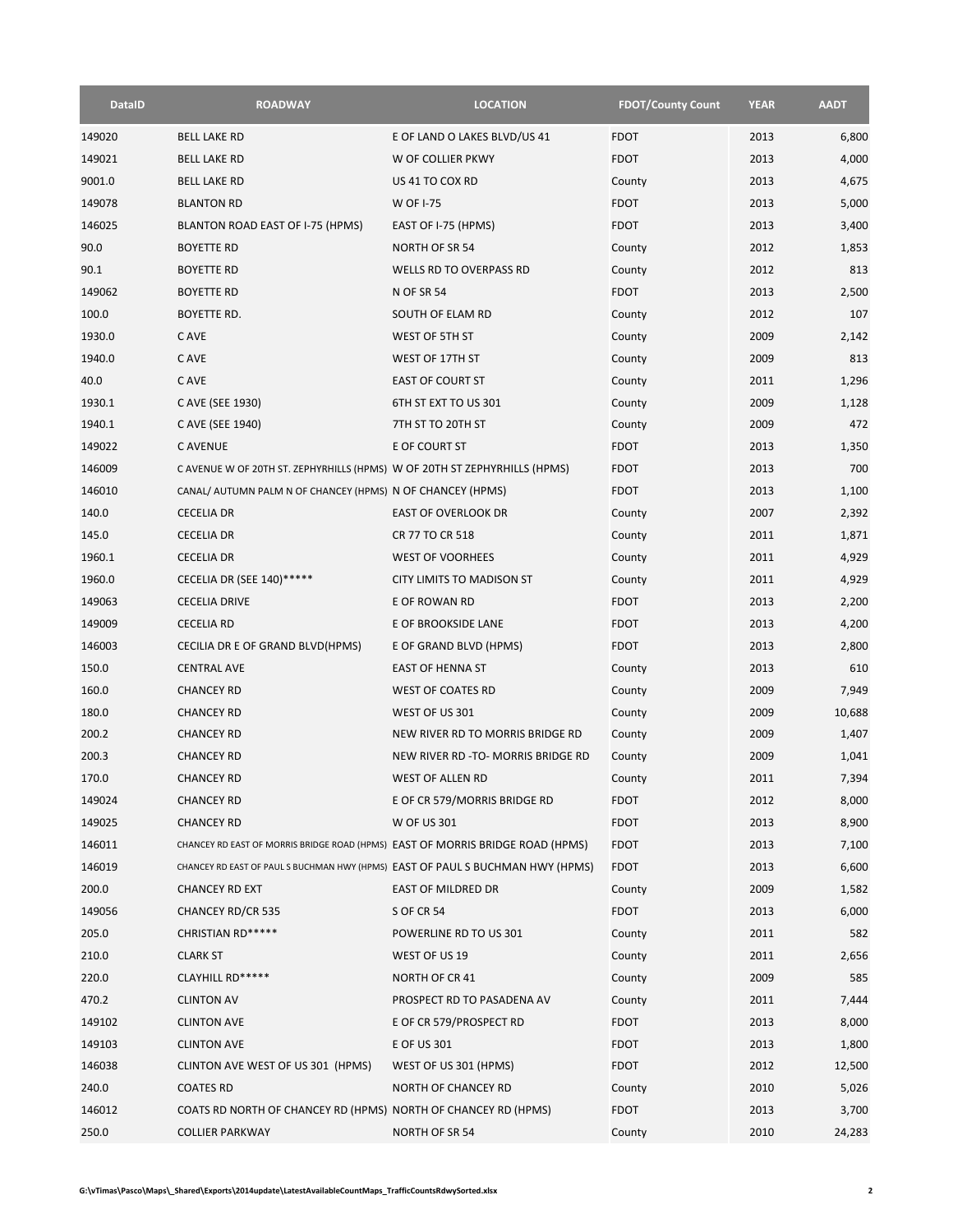| <b>DataID</b> | <b>ROADWAY</b>                                                                         | <b>LOCATION</b>                  | <b>FDOT/County Count</b> | <b>YEAR</b> | <b>AADT</b> |
|---------------|----------------------------------------------------------------------------------------|----------------------------------|--------------------------|-------------|-------------|
| 250.1         | <b>COLLIER PARKWAY</b>                                                                 | NORTH OF SR 54                   | County                   | 2010        | 18,415      |
| 250.3         | <b>COLLIER PARKWAY</b>                                                                 | SOUTH OF HALE RD                 | County                   | 2013        | 7,090       |
| 250.2         | <b>COLLIER PARKWAY (SEE 250.3)</b>                                                     | PARKWAY BLVD TO BELL LAKE RD     | County                   | 2010        | 9,192       |
| 280.0         | <b>COLLIER PARKWAY EXT</b>                                                             | SOUTH OF SR 54                   | County                   | 2011        | 17,634      |
| 149026        | COLLIER PARKWAY SOUTHERN EXTENSION N OF LIVINGSTON RD                                  |                                  | <b>FDOT</b>              | 2013        | 13,800      |
| 280.1         | <b>COLLIER PKWY</b>                                                                    | WILLOWBEND PKWY TO LIVINGSTON RD | County                   | 2010        | 12,366      |
| 290.0         | <b>COLONY ROAD</b>                                                                     | NORTH OF SR 52                   | County                   | 2011        | 2,456       |
| 1970.0        | <b>CONGRESS ST</b>                                                                     | SOUTH OF ILLINOIS AVE            | County                   | 2009        | 3,483       |
| 1980.0        | CONGRESS ST                                                                            | NORTH OF INDIANA AVE             | County                   | 2009        | 8,110       |
| 330.0         | <b>CONGRESS ST</b>                                                                     | SOUTH OF ORCHID LAKE RD          | County                   | 2010        | 11,561      |
| 330.1         | <b>CONGRESS ST</b>                                                                     | ORCHID LAKE RD TO PINE HILL RD   | County                   | 2010        | 11,702      |
| 1070.1        | <b>COUNTY LINE RD</b>                                                                  | <b>CYPRESS CREEK RD TO I 75</b>  | County                   | 2009        | 8,142       |
| 082015        | <b>COUNTY LINE RD</b>                                                                  | EAST OF COBBLESTONE DR (HPMS)    | <b>FDOT</b>              | 2013        | 16,800      |
| 146053        | COUNTY LINE RD EAST OF BRUCE B DOWNS (CR 581) (HPM EAST OF BRUCE B DOWNS/CR 581 (HPMS) |                                  | <b>FDOT</b>              | 2013        | 13,500      |
| 340.0         | <b>COUNTY LINE RD S</b>                                                                | <b>EAST OF DALE MABRY HW</b>     | County                   | 2010        | 8,139       |
| 350.0         | <b>COUNTY LINE RD S*****</b>                                                           | US 41 TO COLLIER PARKWAY         | County                   | 2010        | 10,039      |
| 360.0         | <b>COURT ST</b>                                                                        | NORTH OF C AVE ZH                | County                   | 2011        | 1,934       |
| 149027        | <b>COURT ST</b>                                                                        | <b>S OF SR 54</b>                | <b>FDOT</b>              | 2013        | 1,850       |
| 390.2         | CR 1 (LITTLE RD)                                                                       | SOUTH OF FOX HOLLOW              | County                   | 2007        | 41,430      |
| 410.0         | CR 1 (LITTLE RD)                                                                       | NORTH OF PLATHE RD               | County                   | 2007        | 31,183      |
| 420.3         | CR 1 (LITTLE RD)                                                                       | SOUTH OF GOLF VIEW DR            | County                   | 2007        | 36,276      |
| 1240.1        | CR 1 (LITTLE RD)                                                                       | SOUTH OF DENTON AV               | County                   | 2009        | 13,480      |
| 1250.1        | CR 1 (LITTLE RD)                                                                       | SOUTH OF HUDSON AVE              | County                   | 2010        | 18,996      |
| 380.0         | CR 1 (LITTLE RD)                                                                       | SOUTH OF FIVAY RD                | County                   | 2010        | 26,129      |
| 400.2         | CR 1 (LITTLE RD)                                                                       | NORTH OF CITIZEN                 | County                   | 2010        | 42,302      |
| 420.2         | CR 1 (LITTLE RD)                                                                       | NORTH OF HERITAGE LK             | County                   | 2010        | 36,755      |
| 380.1         | CR 1 (LITTLE RD)                                                                       | <b>NORTH OF STAR TRAIL</b>       | County                   | 2011        | 36,110      |
| 400.4         | CR 1 (LITTLE RD)                                                                       | SOUTH OF GOVT                    | County                   | 2011        | 42,888      |
| 149046        | CR 1/LITTLE RD                                                                         | N OF OLD CR 54                   | <b>FDOT</b>              | 2013        | 35,000      |
| 430.1         | <b>CR 35A</b>                                                                          | SOUTH OF US 98                   | County                   | 2010        | 5,732       |
| 430.2         | CR 35A (SEE 430.1)*****                                                                | SOUTH OF US 98                   | County                   | 2010        | 5,990       |
| 430.3         | CR 35A (SEE 430.1)*****                                                                | SOUTH OF US 98                   | County                   | 2010        | 6,042       |
| 440.1         | CR 41                                                                                  | EAST OF CR 577                   | County                   | 2009        | 4,355       |
| 440.3         | CR 41                                                                                  | <b>WEST OF CLAYHILL RD</b>       | County                   | 2009        | 3,978       |
| 460.0         | CR 41                                                                                  | SOUTH OF CR 52A                  | County                   | 2009        | 4,198       |
| 2010.0        | CR 41                                                                                  | SOUTH OF LOCK ST                 | County                   | 2010        | 6,328       |
| 450.0         | <b>CR41</b>                                                                            | NORTH OF CR 52A                  | County                   | 2010        | 6,235       |
| 2000.1        | CR 41                                                                                  | WEST OF LOCK ST                  | County                   | 2011        | 5,401       |
| 2020.0        | CR 41                                                                                  | NORTH OF STADIUM DR              | County                   | 2011        | 4,007       |
| 460.6         | CR 41 (SEE 460)                                                                        | SOUTH OF CR 52A                  | County                   | 2009        | 4,503       |
| 460.1         | CR 41 (SEE 460)******                                                                  | SOUTH OF CR 52A                  | County                   | 2009        | 3,638       |
| 2000.0        | CR 41 (SEE 2000.1)******                                                               | CITY LIMITS TO RAMSEY RD         | County                   | 2010        | 5,294       |
| 440.6         | CR 41 (SEE 440.3)                                                                      | WEST OF CLAYHILL RD              | County                   | 2010        | 4,078       |
| 440.2         | CR 41 (SEE 440.3)*****                                                                 | WEST OF CLAYHILL RD              | County                   | 2009        | 3,468       |
| 440.4         | CR 41 (SEE 440.3)*****                                                                 | WEST OF CLAYHILL RD              | County                   | 2009        | 3,133       |
| 440.5         | CR 41 (SEE 440.3)******                                                                | WEST OF CLAYHILL RD              | County                   | 2009        | 2,970       |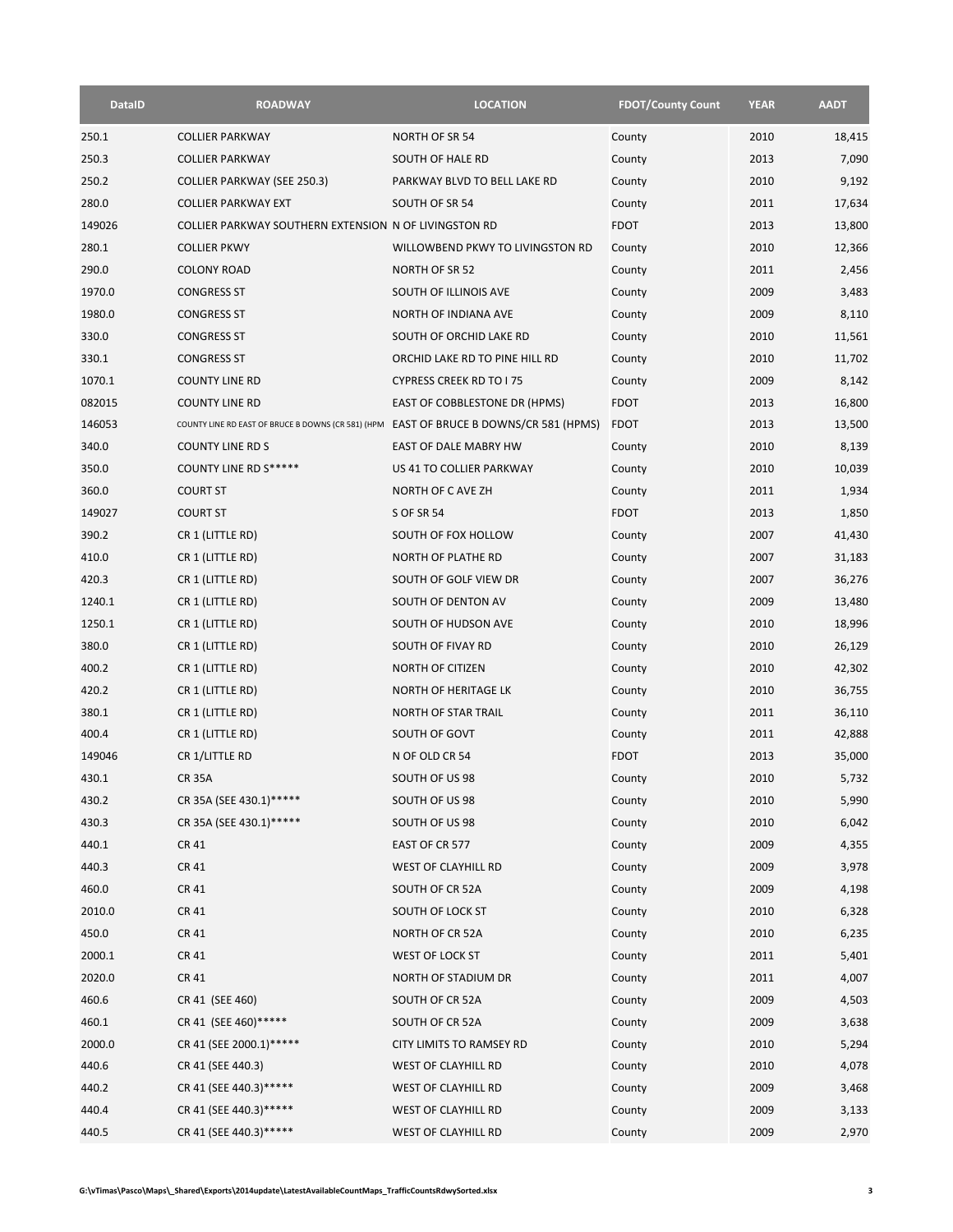| <b>DataID</b> | <b>ROADWAY</b>                 | <b>LOCATION</b>                             | <b>FDOT/County Count</b> | <b>YEAR</b> | <b>AADT</b> |
|---------------|--------------------------------|---------------------------------------------|--------------------------|-------------|-------------|
| 440.0         | CR 41 (SEE 440.3)*****         | <b>WEST OF CLAYHILL RD</b>                  | County                   | 2011        | 3,632       |
| 1700.0        | CR 518 (TROUBLE CREEK RD)      | <b>EAST OF VOORHEES RD</b>                  | County                   | 2007        | 10,234      |
| 1710.0        | CR 518 (TROUBLE CREEK RD)      | WEST OF CR 1                                | County                   | 2009        | 9,408       |
| 1720.0        | CR 518 (TROUBLE CREEK RD)      | WEST OF EASTHAVEN CT                        | County                   | 2009        | 6,774       |
| 1730.0        | CR 518 (TROUBLE CREEK RD)      | WEST OF WILTON ROW                          | County                   | 2010        | 3,495       |
| 1740.0        | CR 518 (TROUBLE CREEK RD)      | <b>WEST OF POOLE DR</b>                     | County                   | 2010        | 10,782      |
| 1750.0        | CR 518 (TROUBLE CREEK RD)      | EAST OF CANCILLE DR                         | County                   | 2010        | 10,547      |
| 1760.0        | CR 518 (TROUBLE CREEK RD)      | <b>EAST OF MADISON ST</b>                   | County                   | 2010        | 9,937       |
| 149101        | CR 518/TROUBLE CREEK RD        | <b>E OF US 19</b>                           | <b>FDOT</b>              | 2013        | 11,500      |
| 1590.0        | CR 524 (RIDGE RD)              | WEST OF CUSTOM BLVD                         | County                   | 2010        | 28,980      |
| 1600.1        | CR 524 (RIDGE RD)              | WEST OF GALEN WILSON BL                     | County                   | 2010        | 30,603      |
| 690.2         | CR 524 (RIDGE RD)              | WEST OF TANGLEWOOD DR                       | County                   | 2010        | 15,376      |
| 690.4         | CR 524 (RIDGE RD)              | EAST OF RIVER RIDGE BL                      | County                   | 2011        | 8,456       |
| 1600.0        | CR 524 (RIDGE RD) (SEE 1600.1) | CR 77(REGENCY PARK BLVD) TO LEMON RD County |                          | 2011        | 16,637      |
| 1600.2        | CR 524 (RIDGE RD) (SEE 1600.1) | GALEN WILSON TO CR 1 (LITTLE RD)            | County                   | 2011        | 9,643       |
| 690.1         | CR 524 (RIDGE RD)(SEE 690.2)   | SHOPPING CENTER TO BASS LAKE                | County                   | 2010        | 16,507      |
| 690.3         | CR 524 (RIDGE RD) (SEE 690.2)  | <b>EAST OF RIVER RIDGE BL</b>               | County                   | 2010        | 12,796      |
| 470.0         | <b>CR 52A</b>                  | WEST OF FORT KING HWY                       | County                   | 2009        | 7,983       |
| 470.1         | <b>CR 52A</b>                  | <b>EAST OF FORT KING HWY</b>                | County                   | 2009        | 10,960      |
| 230.0         | CR 52A (CLINTON AVE)           | WEST OF ELKINS RD                           | County                   | 2010        | 1,706       |
| 480.0         | CR 530 (OTIS ALLEN RD)         | <b>WEST OF CASS RD</b>                      | County                   | 2010        | 3,822       |
| 485.2         | CR 530 EXT*****                | US 301 TO GREENSLOPE                        | County                   | 2009        | 579         |
| 149074        | CR 530/OTIS ALLEN RD           | E OF OTIS ALLEN RD                          | <b>FDOT</b>              | 2013        | 1,700       |
| 149080        | <b>CR 54</b>                   | E OF BERRY RD/CR 35                         | <b>FDOT</b>              | 2013        | 3,700       |
| 149081        | <b>CR 54</b>                   | <b>N OF SR 56</b>                           | <b>FDOT</b>              | 2013        | 22,000      |
| 146047        | CR 54 EAST OF US 301 (HPMS)    | EAST OF US 301 (HPMS)                       | <b>FDOT</b>              | 2013        | 10,200      |
| 146027        | CR 54 EAST OF WIRE ROAD (HPMS) | EAST OF WIRE ROAD (HPMS)                    | <b>FDOT</b>              | 2013        | 10,300      |
| 2030.0        | <b>CR 54E</b>                  | <b>EAST OF DAIRY RD</b>                     | County                   | 2009        | 11,507      |
| 490.1         | <b>CR 54E</b>                  | <b>WEST OF FORBES RD</b>                    | County                   | 2009        | 6,208       |
| 500.1         | <b>CR 54E</b>                  | EAST OF CR 35A                              | County                   | 2010        | 4,472       |
| 490.0         | CR 54E (SEE 490.1)*****        | WEST OF FORBES RD                           | County                   | 2009        | 10,089      |
| 500.0         | CR 54E (SEE 500.1)******       | EAST OF CR 35A                              | County                   | 2009        | 4,515       |
| 510.3         | CR 575                         | NORTH OF CR 41                              | County                   | 2012        | 728         |
| 510.1         | CR 575 (SEE 510.3)*****        | US 301 TO US 98                             | County                   | 2012        | 1,180       |
| 510.2         | CR 575 (SEE 510.3)******       | US 98 TO KETTERING RD                       | County                   | 2012        | 885         |
| 149089        | CR 575/TRILBY RD               | N OF BLANTON RD                             | <b>FDOT</b>              | 2013        | 1,200       |
| 530.0         | CR 577                         | NORTH OF SR 54                              | County                   | 2007        | 8,222       |
| 2040.0        | CR 577                         | SOUTH OF SR 52                              | County                   | 2009        | 4,985       |
| 540.1         | CR 577                         | NORTH OF ELAM RD                            | County                   | 2010        | 3,173       |
| 2050.0        | CR 577                         | SOUTH OF DUNNE RD                           | County                   | 2011        | 3,660       |
| 520.0         | CR 577                         | <b>NORTH OF DARBY RD</b>                    | County                   | 2012        | 2,076       |
| 520.1         | CR 577                         | NORTH OF REED RD                            | County                   | 2012        | 1,066       |
| 520.2         | CR 577 (SEE 520.1)*****        | JOHNSTON RD TO CR 41                        | County                   | 2011        | 859         |
| 540.3         | CR 577 (SEE 540.1)             | CR 579A TO CITY LIMITS (SA)                 | County                   | 2010        | 4,645       |
| 149091        | CR 577/CURLEY RD               | <b>N OF SR 54</b>                           | <b>FDOT</b>              | 2013        | 7,800       |
| 555.0         | CR 578 (COUNTY LINE RD N)      | EAST OF ALEXSON ST                          | County                   | 2010        | 13,608      |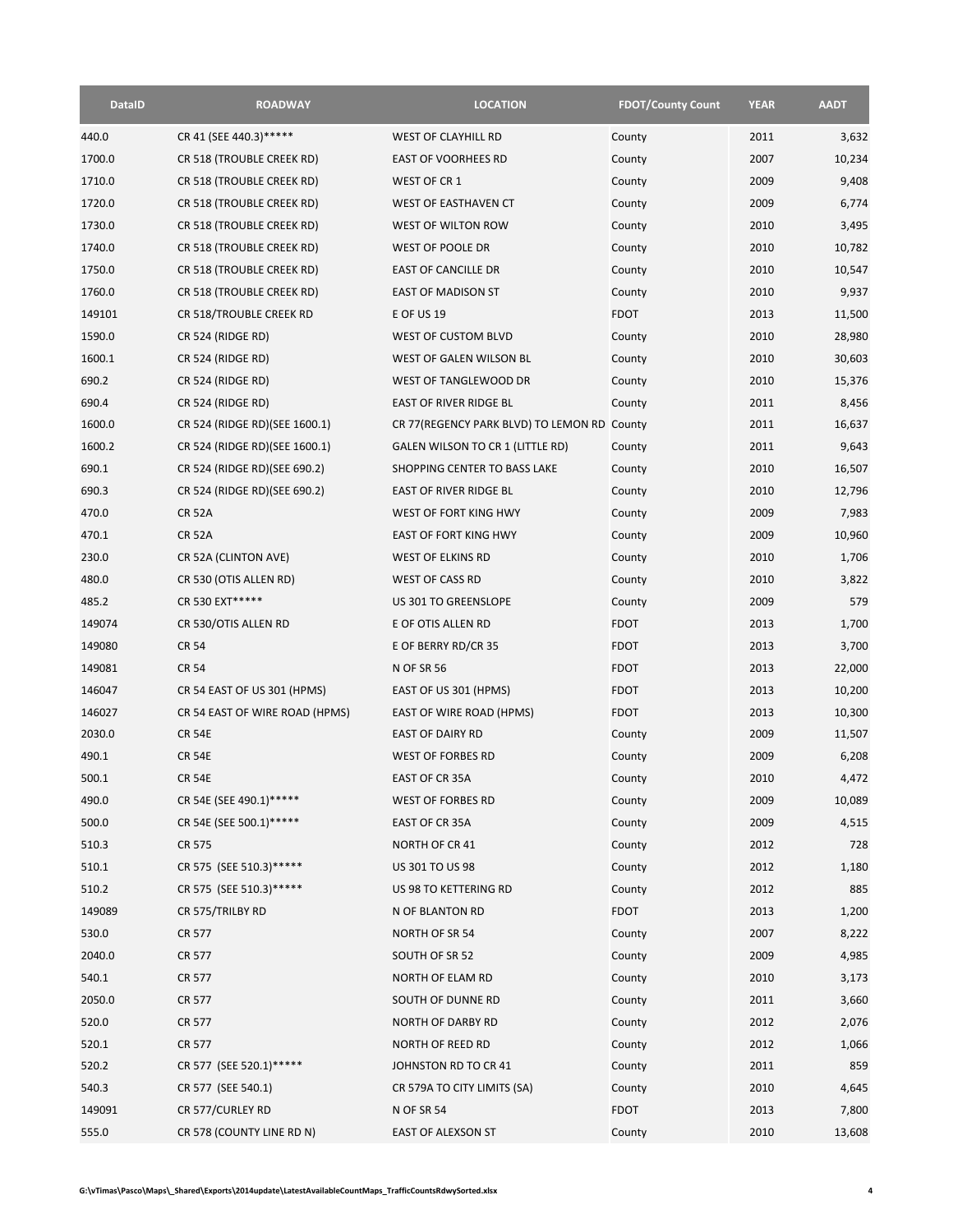| <b>DataID</b> | <b>ROADWAY</b>                                    | <b>LOCATION</b>                    | <b>FDOT/County Count</b> | <b>YEAR</b> | <b>AADT</b> |
|---------------|---------------------------------------------------|------------------------------------|--------------------------|-------------|-------------|
| 557.0         | CR 578 (COUNTY LINE RD N)                         | WEST OF US 41                      | County                   | 2010        | 10,077      |
| 550.1         | CR 578 (COUNTY LINE RD N)                         | WEST OF HOLDEN RD                  | County                   | 2011        | 14,800      |
| 560.0         | CR 578 (ST. JOE RD)                               | EAST OF CR 581                     | County                   | 2009        | 1,460       |
| 2060.0        | CR 578 (ST. JOE RD)                               | WEST OF CR 41                      | County                   | 2011        | 3,551       |
| 560.2         | CR 578 (ST. JOE RD) (SEE 2060)*****               | JESSAMINE RD TO CR 579             | County                   | 2009        | 3,301       |
| 560.3         | CR 578 (ST. JOE RD) (SEE 2060)*****               | CR 579 TO RAMSEY                   | County                   | 2012        | 3,876       |
| 560.4         | CR 578 (ST. JOE RD) (SEE 2060)*****               | RAMSEY TO CITY LIMITS              | County                   | 2012        | 3,651       |
| 560.1         | CR 578 (ST. JOE RD) (SEE 560)******               | SCHARBER RD TO JESSAMINE RD        | County                   | 2009        | 2,997       |
| 149087        | CR 578/SAINT JOE RD                               | E OF BELLAMY BROTHERS BLVD         | <b>FDOT</b>              | 2013        | 1,400       |
| 149088        | CR 578/SAINT JOE RD                               | E OF 21ST ST                       | <b>FDOT</b>              | 2013        | 250         |
| 610.0         | CR 579                                            | NORTH OF CR 52A                    | County                   | 2009        | 7,423       |
| 620.0         | CR 579                                            | NORTH OF SR 52                     | County                   | 2009        | 3,052       |
| 600.2         | <b>CR 579</b>                                     | SOUTH OF CR 52A                    | County                   | 2010        | 2,982       |
| 600.0         | CR 579 (SEE 600.2)*****                           | ZEPHYR WEST TO FAIRVIEW HEIGHTS    | County                   | 2009        | 5,741       |
| 600.1         | CR 579 (SEE 600.2)******                          | <b>FAIRVIEW HEIGHTS TO CR 579A</b> | County                   | 2009        | 2,777       |
| 580.0         | CR 579 (MORRIS BRIDGE)                            | SOUTH OF CHANCEY RD                | County                   | 2009        | 8,878       |
| 580.1         | CR 579 (MORRIS BRIDGE)                            | SOUTH OF SR 54                     | County                   | 2010        | 10,781      |
| 570.0         | CR 579 (SEE 580)******                            | HILLBOROUGH CNTY LINE TO NEW SR 54 | County                   | 2010        | 8,118       |
| 590.0         | CR 579 (ZEPHYR WEST)                              | <b>NORTH OF SR 54</b>              | County                   | 2010        | 14,466      |
| 146029        | CR 579 HANDCART RD/ EILAND/ MORRISBRIDGE NORTH OF |                                    | <b>FDOT</b>              | 2013        | 16,100      |
| 149084        | CR 579/MORRIS BRIDGE RD                           | N OF HILLSBOROUGH COUNTY LINE      | <b>FDOT</b>              | 2013        | 8,200       |
| 149085        | CR 579/MORRIS BRIDGE RD                           | <b>N OF SR 52</b>                  | <b>FDOT</b>              | 2013        | 2,900       |
| 630.0         | <b>CR 579A</b>                                    | <b>EAST OF WIRT RD</b>             | County                   | 2009        | 3,802       |
| 149086        | CR 579A/PROSPECT RD                               | S OF CURLEY RD                     | <b>FDOT</b>              | 2013        | 3,500       |
| 640.0         | CR 581                                            | SOUTH OF DARBY RD                  | County                   | 2009        | 3,847       |
| 640.2         | CR 581 (SEE 640)******                            | CR 578 TO JOHNSTON RD              | County                   | 2009        | 2,001       |
| 640.1         | CR 581 (SEE 640) ******                           | DARBY RD TO CR 578                 | County                   | 2012        | 2,062       |
| 640.3         | CR 581 (SEE 640) ******                           | JOHNSTON RD TO HERNANDO CNTY LINE  | County                   | 2012        | 1,838       |
| 146033        | CR 581 SOUTH OF SR 56 (HPMS)                      | SOUTH OF SR 56 (HPMS)              | <b>FDOT</b>              | 2013        | 40,000      |
| 149090        | CR 581/BELLAMY BROTHERS RD                        | <b>N OF SR 52</b>                  | <b>FDOT</b>              | 2013        | 3,700       |
| 670.1         | CR 583                                            | SOUTH OF SR 52                     | County                   | 2011        | 1,881       |
| 660.0         | CR 583                                            | EAST OF US 41                      | County                   | 2013        | 6,000       |
| 660.1         | CR 583 (SEE 660)******                            | PINES PARKWAY TO RIDGE RD EXT      | County                   | 2011        | 5,271       |
| 149092        | CR 583/EHREN CUTOFF                               | <b>N OF US 41</b>                  | <b>FDOT</b>              | 2013        | 11,500      |
| 720.0         | <b>CR 587 (GUNN HW)</b>                           | SOUTH OF SR 54                     | County                   | 2009        | 11,515      |
| 680.0         | CR 587 (MASS AVE)                                 | <b>EAST OF CONGRESS</b>            | County                   | 2010        | 14,372      |
| 680.2         | CR 587 (MASS AVE)                                 | WEST OF LITTLE RD                  | County                   | 2010        | 16,377      |
| 2070.1        | CR 587 (MASS AVE)                                 | WEST OF MADISON ST                 | County                   | 2013        | 5,269       |
| 700.0         | CR 587 (MOON LAKE RD)                             | SOUTH OF RANDEE RD                 | County                   | 2010        | 15,401      |
| 710.0         | CR 587 (MOON LAKE RD)                             | SOUTH OF SR 52                     | County                   | 2010        | 11,745      |
| 2070.0        | CR 587 (SEE 2070.1)*****                          | EAST OF CR 595                     | County                   | 2010        | 2,458       |
| 149097        | CR 587/GUNN HWY                                   | <b>S OF SR 54</b>                  | <b>FDOT</b>              | 2013        | 13,500      |
| 149099        | CR 587/MASSACHUSETTS AVE                          | W OF CONGRESS ST                   | <b>FDOT</b>              | 2013        | 11,700      |
| 2080.1        | CR 595                                            | SOUTH OF ASPEN ST                  | County                   | 2009        | 7,317       |
| 2085.0        | CR 595                                            | NORTH OF GULF DR                   | County                   | 2009        | 8,099       |
| 2090.0        | CR 595                                            | SOUTH OF MASS AVE                  | County                   | 2009        | 2,639       |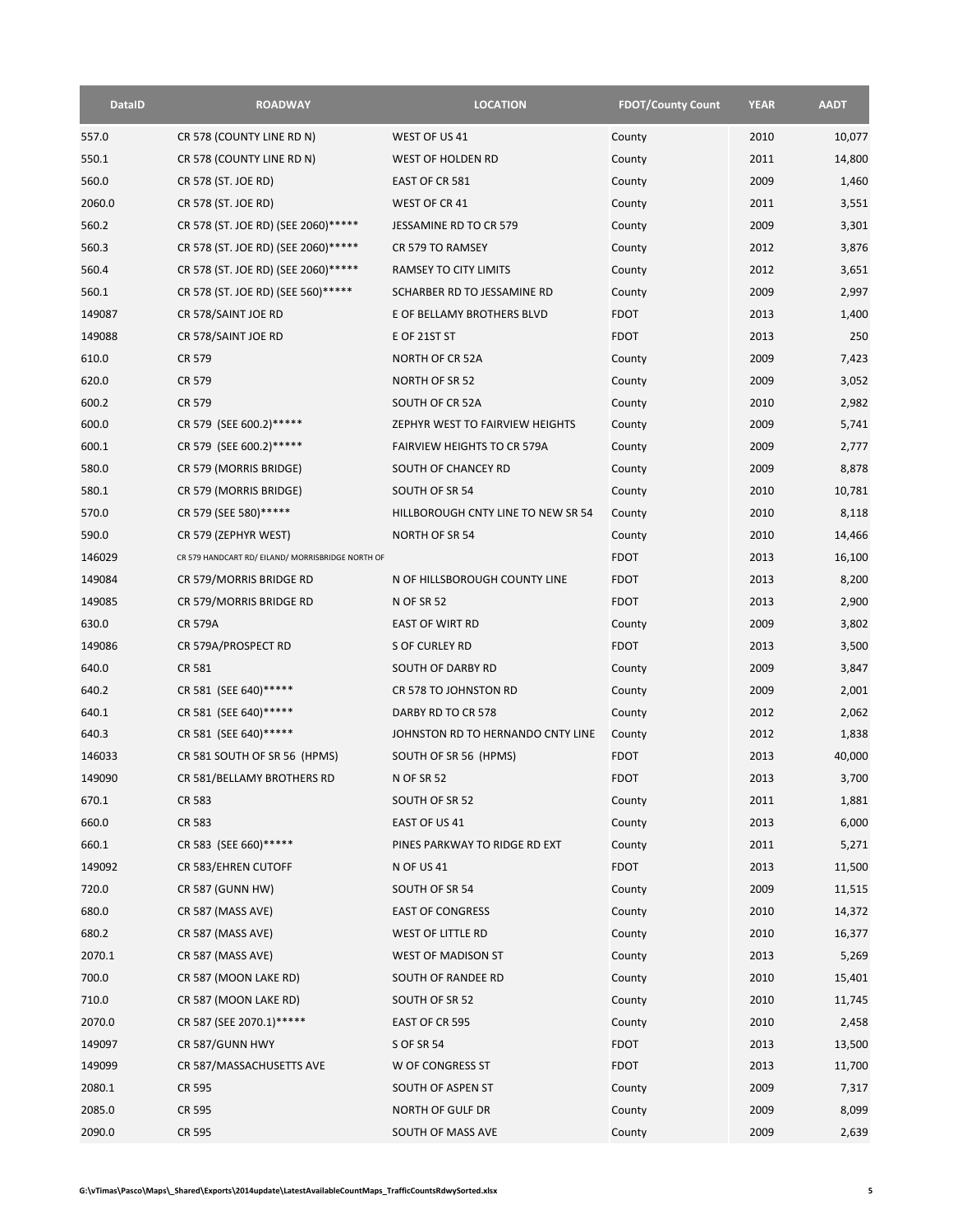| <b>DataID</b> | <b>ROADWAY</b>                                                            | <b>LOCATION</b>                             | <b>FDOT/County Count</b> | <b>YEAR</b> | <b>AADT</b> |
|---------------|---------------------------------------------------------------------------|---------------------------------------------|--------------------------|-------------|-------------|
| 2100.0        | <b>CR 595</b>                                                             | NORTH OF BROADWAY ST                        | County                   | 2009        | 2,344       |
| 730.0         | CR 595 (ARIPEKA RD)                                                       | EAST OF OLD DIXIE HW                        | County                   | 2009        | 1,601       |
| 750.0         | CR 595 (GRAND BLVD)                                                       | SOUTH OF GREY ST                            | County                   | 2010        | 10,065      |
| 760.0         | CR 595 (GRAND BLVD)                                                       | SOUTH OF CECELIA DR                         | County                   | 2010        | 9,901       |
| 740.0         | CR 595 (MILE STRETCH)                                                     | EAST OF US 19                               | County                   | 2009        | 10,173      |
| 2085.1        | CR 595 (SEE 2085)******                                                   | LOUISIANA AVE TO MAIN ST NPR                | County                   | 2009        | 5,656       |
| 2090.1        | CR 595 (SEE 2100) ******                                                  | MASSACHUSETTES AVE TO CITY LIMITS           | County                   | 2009        | 1,766       |
| 740.2         | CR 595 (SEE 740.1)*****                                                   | MOOG RD TO SR 54                            | County                   | 2010        | 10,913      |
| 790.1         | <b>CR 77</b>                                                              | NORTH OF PERRINE RANCH RD                   | County                   | 2010        | 16,269      |
| 800.0         | <b>CR 77</b>                                                              | <b>NORTH OF SR 54</b>                       | County                   | 2010        | 26,215      |
| 810.1         | <b>CR 77</b>                                                              | SOUTH OF PLATHE RD                          | County                   | 2010        | 24,448      |
| 820.0         | <b>CR 77</b>                                                              | NORTH OF PLATHE RD                          | County                   | 2010        | 23,854      |
| 840.1         | <b>CR 77</b>                                                              | SOUTH OF GLEN MOOR LN                       | County                   | 2010        | 11,829      |
| 850.0         | <b>CR 77</b>                                                              | SOUTH OF ROCKWOOD DR                        | County                   | 2010        | 6,607       |
| 850.1         | <b>CR 77</b>                                                              | <b>EAST OF HEATH DR</b>                     | County                   | 2010        | 5,166       |
| 790.2         | CR 77 (SEE 790.1)******                                                   | LASSEN RD TO JENNER                         | County                   | 2010        | 15,648      |
| 790.0         | CR 77 (SEE 790.1)******                                                   | MITCHELL BYPASS TO PERRINE RANCH RD         | County                   | 2011        | 7,802       |
| 790.3         | CR 77 (SEE 790.1)******                                                   | JENNER TO MITCHELL RANCH RD                 | County                   | 2011        | 15,365      |
| 795.0         | CR 77 (SEE 790.1)*****                                                    | NORTH OF IVORY TERR                         | County                   | 2011        | 6,329       |
| 830.1         | CR 77 (SEE 830)******                                                     | ORCHID LAKE TO RIDGE RD                     | County                   | 2010        | 13,948      |
| 840.0         | CR 77 (SEE 840.1)******                                                   | RIDGE RD TO SAN MIGUEL                      | County                   | 2010        | 14,076      |
| 146024        | CR-595A/ ARIPEKA ROAD WEST OF US 19 (HPMS) WEST OF US 19 (HPMS)           |                                             | <b>FDOT</b>              | 2013        | 1,550       |
| 370.0         | <b>CRYSTAL SPRINGS RD</b>                                                 | SOUTH OF CHANCEY RD                         | County                   | 2012        | 566         |
| 146001        | CRYSTAL SPRINGS RD/ CENTRAL AVE SOUTH OF CHANCEY(H SOUTH OF CHANCEY(HPMS) |                                             | <b>FDOT</b>              | 2013        | 1,100       |
| 525.0         | <b>CURLEY RD</b>                                                          | DARBY RD TO ST JOE RD                       | County                   | 2009        | 1,253       |
| 4000.0        | <b>CYPRESS CREEK RD</b>                                                   | <b>COUNTY LINE RD TO SR 54</b>              | County                   | 2009        | 2,999       |
| 3150.0        | DAIRY RD*****                                                             | CITY LIMITS TO CR 530 EXT                   | County                   | 2011        | 1,347       |
| 3150.1        | DAIRY RD*****                                                             | DAUGHTERY TO CITY LIMITS                    |                          | 2011        | 1,650       |
| 860.0         | <b>DARBY RD</b>                                                           |                                             | County                   | 2011        | 1,314       |
| 149104        | <b>DARBY ROAD</b>                                                         | WEST OF SCHARBER RD<br>E OF BELLAMY BROS RD | County<br><b>FDOT</b>    | 2013        | 700         |
|               |                                                                           |                                             |                          |             |             |
| 870.0         | DARLINGTON RD                                                             | EAST OF PLEASURE DR                         | County                   | 2009        | 6,534       |
| 880.0         | DARLINGTON RD                                                             | EAST OF LIMEWOOD DR                         | County                   | 2009        | 5,133       |
| 149030        | DARLINGTON RD WEST                                                        | E OF SAN LUIS RD                            | <b>FDOT</b>              | 2013        | 300         |
| 149112        | DARLINGTON RD WEST                                                        | <b>W OF US 19</b>                           | <b>FDOT</b>              | 2013        | 8,100       |
| 888.0         | DAUGHTERY RD                                                              | EAST OF US 301                              | County                   | 2011        | 3,236       |
| 886.1         | DAUGHTERY RD                                                              | EAST OF CR 41                               | County                   | 2013        | 8,645       |
| 888.1         | DAUGHTERY RD (SEE 888)*****                                               | DAIRY RD TO OLD WIRE RD                     | County                   | 2011        | 3,000       |
| 149031        | <b>DAUGHTERY ROAD</b>                                                     | E OF US 301/GALL BLVD                       | <b>FDOT</b>              | 2013        | 4,500       |
| 149064        | DAUGHTERY ROAD                                                            | W OF US 301                                 | <b>FDOT</b>              | 2013        | 10,000      |
| 890.0         | DEAN DAIRY RD                                                             | NORTH OF SR 54                              | County                   | 2009        | 5,565       |
| 900.0         | <b>DECUBELLIS RD</b>                                                      | EAST OF LITTLE RD                           | County                   | 2010        | 10,579      |
| 910.0         | <b>DECUBELLIS RD</b>                                                      | WEST OF RIVER RIDGE                         | County                   | 2010        | 11,686      |
| 910.1         | <b>DECUBELLIS RD</b>                                                      | WEST OF TOWN CENTER RD                      | County                   | 2011        | 11,094      |
| 910.2         | DECUBELLIS RD (SEE 910.1)                                                 | TOWNCENTER TO MOON LAKE RD                  | County                   | 2010        | 9,502       |
| 149033        | <b>DECUBILLIS RD</b>                                                      | E OF LITTLE RD/CR 1                         | <b>FDOT</b>              | 2013        | 11,000      |
| 920.0         | <b>DENTON AVE</b>                                                         | EAST OF US 19                               | County                   | 2008        | 3,695       |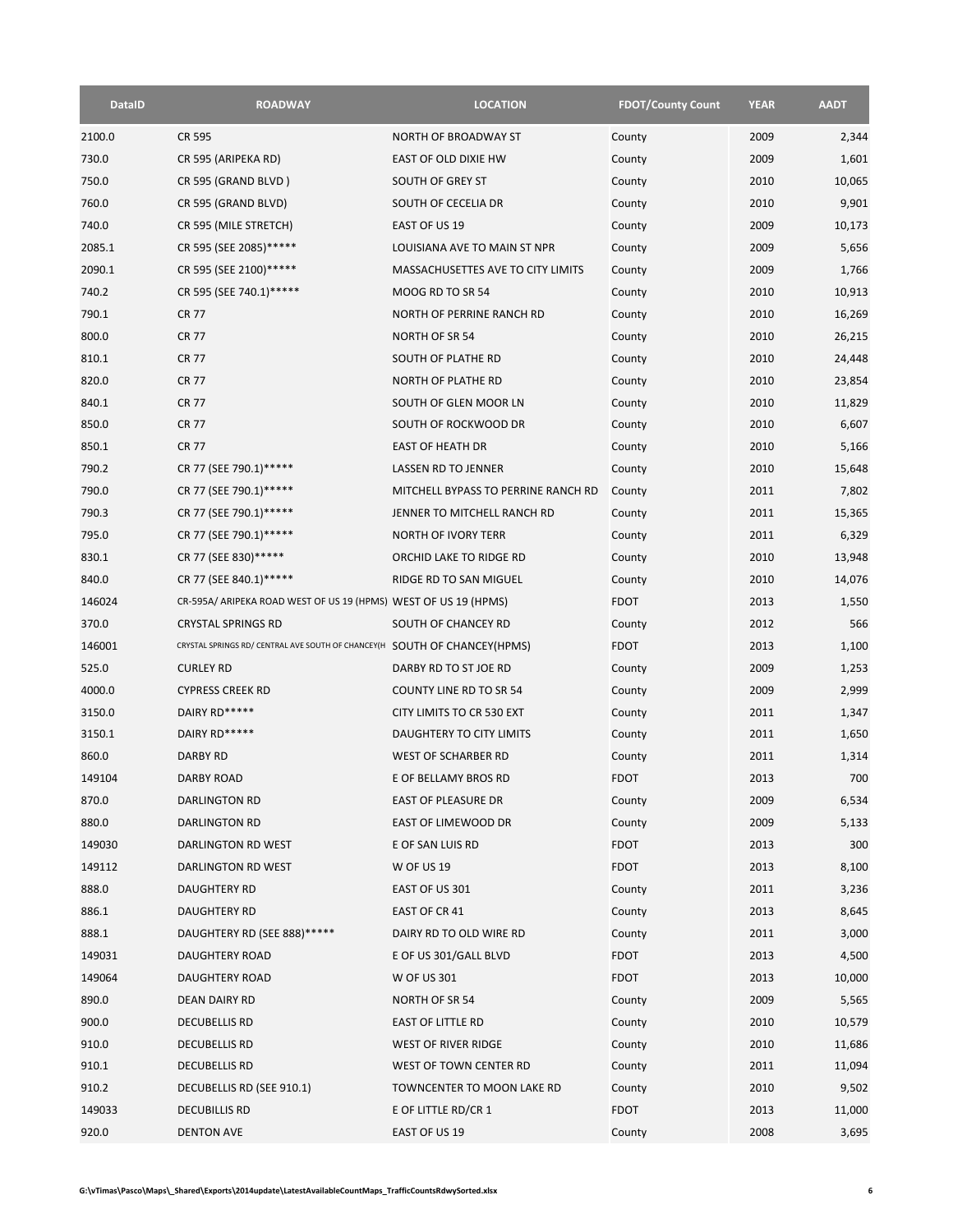| <b>DataID</b> | <b>ROADWAY</b>                                                                  | <b>LOCATION</b>               | <b>FDOT/County Count</b> | <b>YEAR</b> | <b>AADT</b> |
|---------------|---------------------------------------------------------------------------------|-------------------------------|--------------------------|-------------|-------------|
| 920.3         | <b>DENTON AVE</b>                                                               | WEST OF EAST RD.              | County                   | 2013        | 4,224       |
| 920.1         | DENTON AVE (SEE 920)*****                                                       | LITTLE RD EXT TO COYOTE       | County                   | 2013        | 3,829       |
| 149065        | <b>DENTON AVENUE</b>                                                            | <b>E OF US 19</b>             | <b>FDOT</b>              | 2013        | 3,300       |
| 940.0         | <b>EAST RD</b>                                                                  | SOUTH OF COUNTY LINE RD       | County                   | 2011        | 1,914       |
| 149066        | <b>EAST RD</b>                                                                  | N OF DENTON AVE               | <b>FDOT</b>              | 2013        | 2,000       |
| 149067        | <b>EAST RD</b>                                                                  | S OF COUNTY LINE ROAD/CR 578  | <b>FDOT</b>              | 2013        | 2,200       |
| 146044        | EAST RD SOUTH OF COUNTY LINE RD (HPMS)                                          |                               | <b>FDOT</b>              | 2010        | 2,100       |
| 146030        | EHREN CUTOFF SOUTH OF SR 52 (HPMS)                                              | SOUTH OF SR 52 (HPMS)         | <b>FDOT</b>              | 2013        | 2,050       |
| 146018        | EILAND BLVD EAST OF CR 579 HANDCART RD (HPMS) EAST OF CR 579/HANDCART RD (HPMS) |                               | <b>FDOT</b>              | 2013        | 13,600      |
| 960.0         | <b>EMBASSY BLVD</b>                                                             | <b>WEST OF HAVERFORD LN</b>   | County                   | 2007        | 10,234      |
| 950.1         | <b>EMBASSY BLVD</b>                                                             | WEST OF LIDO LN               | County                   | 2010        | 11,022      |
| 149034        | <b>EMBASSY BLVD</b>                                                             | <b>E OF US 19</b>             | <b>FDOT</b>              | 2013        | 11,200      |
| 950.0         | EMBASSY BLVD (SEE 950.1)*****                                                   | US 19 TO SHOPPERS WAY         | County                   | 2010        | 9,023       |
| 970.1         | <b>FIVAY RD</b>                                                                 | SOUTH OF LIBRARY RD           | County                   | 2011        | 7,457       |
| 149013        | <b>FIVAY RD</b>                                                                 | W OF LITTLE RD/CR1            | <b>FDOT</b>              | 2013        | 10,000      |
| 970.0         | FIVAY RD (SEE 970.1)*****                                                       | LITTLE RD TO CLAYTON AVE      | County                   | 2010        | 7,653       |
| 149072        | <b>FORT KING RD</b>                                                             | S OF US 301                   | <b>FDOT</b>              | 2013        | 5,600       |
| 149073        | <b>FORT KING RD</b>                                                             | N OF CR 52A/CLINTON AVE       | <b>FDOT</b>              | 2013        | 6,300       |
| 146052        | FORT KING RD NORTH OF BOZEMAN RD (HPMS) NORTH OF BOZEMAN RD (HPMS)              |                               | <b>FDOT</b>              | 2013        | 3,400       |
| 146051        | FORT KING RD NORTH OF EILAND BLVD (CR 54) (HPMS)                                |                               | <b>FDOT</b>              | 2013        | 9,400       |
| 140019        | <b>FORT KING ROAD</b>                                                           | <b>NORTH OF CR 41</b>         | <b>FDOT</b>              | 2013        | 25,000      |
| 146045        | FORT KING ROAD WEST OF FORT KING RD (HPMS) WEST OF FORT KING RD (HPMS)          |                               | <b>FDOT</b>              | 2013        | 6,700       |
| 149035        | FOX HOLLOW DRIVE                                                                | <b>W OF US 19</b>             | <b>FDOT</b>              | 2013        | 2,000       |
| 980.0         | FRAZEE HILL RD*****                                                             | WEST OF 21ST ST               | County                   | 2011        | 938         |
| 149036        | <b>GALEN WILSON BLVD</b>                                                        | N OF RIDGE RD                 | <b>FDOT</b>              | 2013        | 4,100       |
| 995.0         | <b>GALEN WILSON BLVD</b>                                                        | NORTH OF RIDGE RD             | County                   | 2013        | 3,842       |
| 990.0         | <b>GEIGER RD</b>                                                                | <b>WEST OF MASSEY RD</b>      | County                   | 2010        | 4,142       |
| 149032        | <b>GEIGER RD</b>                                                                | <b>W OF US 301</b>            | <b>FDOT</b>              | 2013        | 6,500       |
| 146013        | GEIGER RD EAST OF EILAND BLVD (HPMS)                                            | EAST OF EILAND BLVD (HPMS)    | <b>FDOT</b>              | 2013        | 3,100       |
| 149094        | <b>GRAND BLVD</b>                                                               | <b>S OF SR 54</b>             | <b>FDOT</b>              | 2013        | 12,500      |
| 149095        | <b>GRAND BLVD</b>                                                               | N OF MASSACHUSETTS            | <b>FDOT</b>              | 2013        | 2,500       |
| 146031        | GRAND BLVD NORTH OF MAIN ST (HPMS) NORTH OF MAIN ST (HPMS)                      |                               | <b>FDOT</b>              | 2013        | 1,500       |
| 146032        | GRAND BLVD SOUTH OF MAIN STREET (HPMS) SOUTH OF MAIN STREET (HPMS)              |                               | <b>FDOT</b>              | 2013        | 6,600       |
| 3160.1        | GREENSLOPE*****                                                                 | CITY LIMITS TO CR 530 EXT     | County                   | 2009        | 7,017       |
| 3160.0        | GREENSLOPE*****                                                                 | S OF PRETTY POND              | County                   | 2012        | 4,379       |
| 2110.0        | <b>GULF DR</b>                                                                  | WEST OF ASPEN ST              | County                   | 2009        | 5,374       |
| 2120.0        | <b>GULF DR</b>                                                                  | EAST OF MAPLE ST              | County                   | 2009        | 3,252       |
| 149037        | <b>GULF DR</b>                                                                  | E OF US 19                    | <b>FDOT</b>              | 2013        | 6,000       |
| 110.0         | GULF TRACE BLVD (CABBAGE)                                                       | WEST OF US 19                 | County                   | 2013        | 2,716       |
| 1000.0        | <b>HALE RD</b>                                                                  | EAST OF DEERHOUND DR          | County                   | 2009        | 5,219       |
| 149038        | <b>HALE RD</b>                                                                  | E OF US 41                    | <b>FDOT</b>              | 2013        | 4,300       |
| 149070        | <b>HALE RD</b>                                                                  | E OF COLLIER PKWY             | <b>FDOT</b>              | 2013        | 3,500       |
| 1035.0        | <b>HAYS RD</b>                                                                  | SOUTH OF HUDSON AVE           | County                   | 2011        | 5,305       |
| 1035.1        | HAYS RD (SEE 1035)*****                                                         | MABLE RIDGE E/W TO HUDSON AVE | County                   | 2011        | 1,468       |
| 149039        | <b>HAYS ROAD</b>                                                                | <b>N OF SR 52</b>             | <b>FDOT</b>              | 2013        | 6,900       |
| 1040.0        | <b>HICKS RD</b>                                                                 | NORTH OF SR 52                | County                   | 2009        | 6,158       |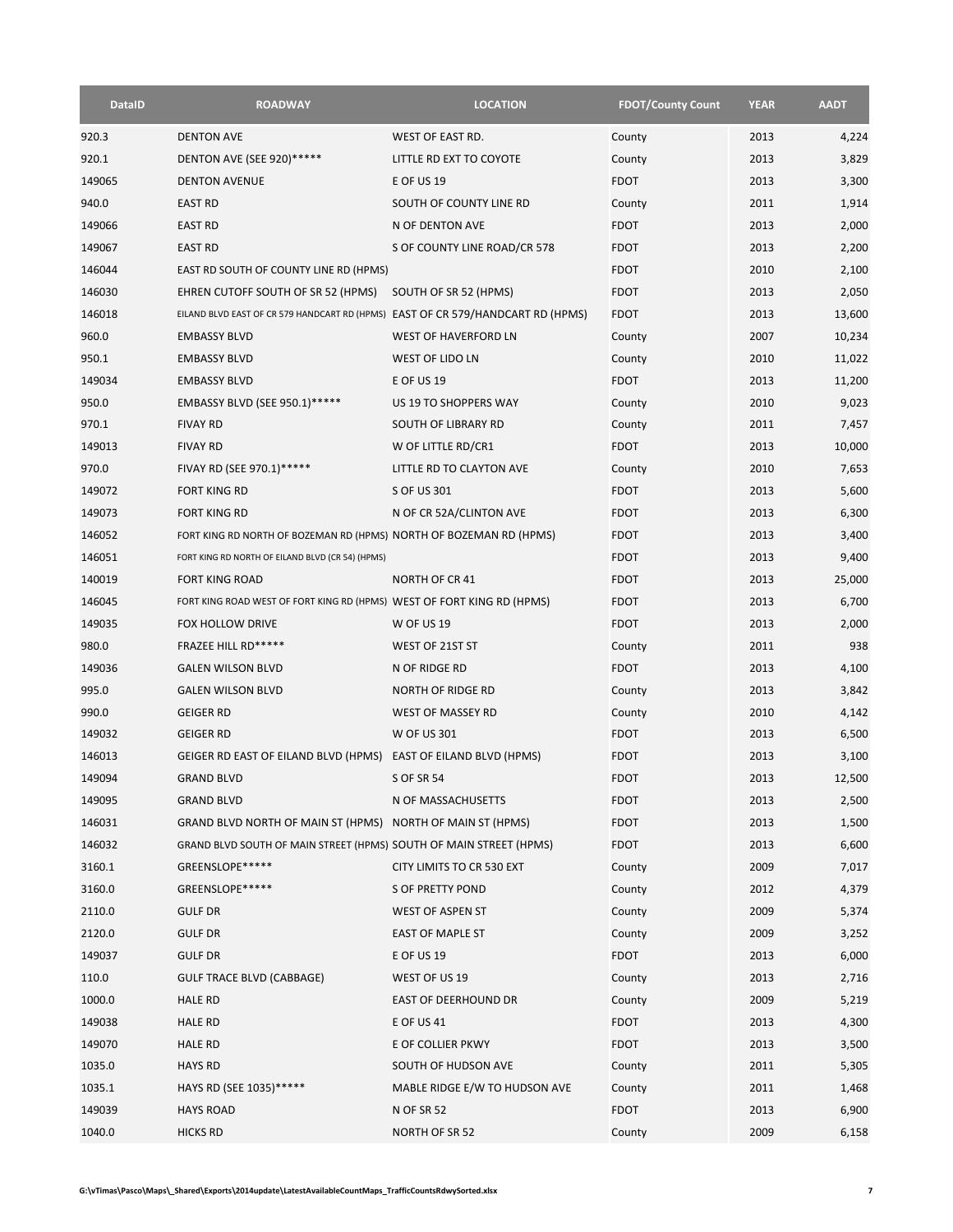| <b>DataID</b> | <b>ROADWAY</b>                                                   | <b>LOCATION</b>                                  | <b>FDOT/County Count</b> | <b>YEAR</b> | <b>AADT</b> |
|---------------|------------------------------------------------------------------|--------------------------------------------------|--------------------------|-------------|-------------|
| 149083        | <b>HICKS RD</b>                                                  | <b>N OF SR 52</b>                                | <b>FDOT</b>              | 2013        | 7,700       |
| 1050.0        | <b>HICKS RD EXT</b>                                              | NORTH OF HUDSON AVE                              | County                   | 2012        | 6,189       |
| 1080.1        | HILLSBORO CNTY LINE RD                                           | WEST OF CR 581                                   | County                   | 2009        | 15,147      |
| 1070.0        | HILLSBORO CNTY LINE RD                                           | <b>EAST OF LIVINGSTON AVE</b>                    | County                   | 2010        | 12,046      |
| 1080.0        | HILLSBORO CNTY LINE RD(SEE 1080.1)*****   75 TO TROUT CREEK RD   |                                                  | County                   | 2009        | 9,861       |
| 1090.1        | HILLSBORO CNTY LINE RD(SEE 1090)                                 | MANSFIELD BLVD TO WESLEY LAKE DR                 | County                   | 2009        | 10,394      |
| 1090.0        | HILLSBORO CNTY LINE RD*****                                      | CR 581 TO MANSFIELD BLVD                         | County                   | 2009        | 16,457      |
| 1120.0        | <b>HUDSON AVE</b>                                                | <b>WEST OF HICKS RD</b>                          | County                   | 2009        | 8,846       |
| 1020.0        | <b>HUDSON AVE</b>                                                | WEST OF COBRA WAY                                | County                   | 2010        | 8,363       |
| 1110.0        | <b>HUDSON AVE</b>                                                | WEST OF FIVAY RD                                 | County                   | 2010        | 10,419      |
| 1110.1        | <b>HUDSON AVE</b>                                                | <b>EAST OF FIVAY RD</b>                          | County                   | 2010        | 6,107       |
| 1025.0        | <b>HUDSON AVE</b>                                                | <b>WEST OF HAYS RD</b>                           | County                   | 2012        | 2,966       |
| 1100.0        | <b>HUDSON AVE</b>                                                | EAST OF OLD DIXIE HW                             | County                   | 2012        | 2,659       |
| 149040        | <b>HUDSON AVE</b>                                                | E OF FIVAY RD                                    | <b>FDOT</b>              | 2013        | 4,200       |
| 146021        | HUDSON AVE WEST OF US 19 (HPMS)                                  | WEST OF US 19 (HPMS)                             | <b>FDOT</b>              | 2013        | 3,200       |
| 1030.0        | HUDSON AVE*****                                                  | HAYS RD TO SHADY HILLS RD                        | County                   | 2011        | 3,542       |
| 140087        | 175                                                              | <b>S OF SR 54</b>                                | <b>FDOT</b>              | 2013        | 67,500      |
| 140190        | $1 - 75$                                                         | 0.6 MI. SOUTH OF SR-54 PASCO CO.-UC10/28/94 FDOT |                          | 2013        | 73,933      |
| 1140.1        | <b>JASMINE BLVD</b>                                              | WEST OF GROVE RD                                 | County                   | 2011        | 5,080       |
| 1150.0        | <b>JASMINE BLVD</b>                                              | WEST OF HILLTOP DR                               |                          | 2011        | 1,196       |
|               |                                                                  |                                                  | County                   |             |             |
| 149004        | <b>JASMINE BLVD</b>                                              | E OF SCENIC DRIVE                                | <b>FDOT</b>              | 2013        | 2,100       |
| 149011        | <b>JASMINE BLVD</b>                                              | E OF MARICOPA AVE                                | <b>FDOT</b>              | 2013        | 5,500       |
| 149109        | <b>JASMINE BLVD</b>                                              | W OF OSCEOLA DR                                  | <b>FDOT</b>              | 2013        | 1,500       |
| 1140.0        | JASMINE BLVD (SEE 1140.1)*****                                   | US 19 TO JASMINE CIR                             | County                   | 2011        | 3,979       |
| 146004        | JASMINE BLVD E OF US 19 (HPMS)                                   | E OF US 19 (HPMS)                                | <b>FDOT</b>              | 2013        | 4,200       |
| 1170.0        | <b>JESSAMINE RD</b>                                              | SOUTH OF HUNT RD                                 | County                   | 2011        | 681         |
| 149068        | <b>JESSAMINE ROAD</b>                                            | N OF SAINT JOE RD                                | <b>FDOT</b>              | 2013        | 700         |
| 1180.0        | <b>JOHNSTON RD</b>                                               | EAST OF HAM RD                                   | County                   | 2011        | 390         |
| 149001        | <b>JOHNSTON ROAD</b>                                             | E OF BELLAMY BROTHERS BLVD                       | <b>FDOT</b>              | 2013        | 400         |
| 146022        | KITTEN TRAIL EAST OF HICKS ROAD (HPMS) EAST OF HICKS ROAD (HPMS) |                                                  | <b>FDOT</b>              | 2013        | 3,700       |
| 1210.0        | KITTEN TRAILS                                                    | HICKS TO COLONY RD EXT                           | County                   | 2011        | 4,039       |
| 482.3         | <b>KOSSIK RD</b>                                                 | GREEN SLOPE DR TO US 301                         | County                   | 2009        | 1,663       |
| 149098        | LAKE IOLA ROAD                                                   | N OF ST JOSEPH RD/CR 587                         | <b>FDOT</b>              | 2013        | 1,700       |
| 146014        | LANE RD SOUTH OF SR 54 (HPMS)                                    | SOUTH OF SR 54 (HPMS)                            | <b>FDOT</b>              | 2013        | 1,400       |
| 5500.0        | <b>LEMON RD</b>                                                  | ORCHID LAKE RD TO RIDGE RD                       | County                   | 2011        | 3,129       |
| 149059        | LITTLE ROAD                                                      | S OF RIDGE RD/CR 587A                            | <b>FDOT</b>              | 2013        | 41,000      |
| 1260.0        | <b>LIVINGSTON AVE</b>                                            | NORTH OF COUNTY LINE RD                          | County                   | 2010        | 3,508       |
| 149005        | LIVINGSTON RD                                                    | N OF E COUNTY LINE RD                            | <b>FDOT</b>              | 2013        | 5,000       |
| 1270.1        | LOCK ST (SEE 1270)*****                                          | 17TH ST TO 14TH ST                               | County                   | 2011        | 7,734       |
| 1270.2        | LOCK ST (SEE 1270)******                                         | 14TH ST TO US 301                                | County                   | 2011        | 8,050       |
| 149075        | LONNIE LEE LN                                                    | W OF CLARK ST                                    | <b>FDOT</b>              | 2013        | 250         |
| 9007.0        | LOUIS AV                                                         | ALT 19 TO US 19                                  | County                   | 2009        | 3,075       |
| 2130.1        | LOUISIANA AVE                                                    | EAST OF MONROE ST                                | County                   | 2009        | 4,291       |
| 149010        | LOUISIANA AVE                                                    | E OF CR 595/GRAND BLVD                           | <b>FDOT</b>              | 2013        | 1,450       |
| 2130.0        | LOUISIANA AVE (SEE 2130.1)*****                                  | CR 595 TO MADISON ST                             | County                   | 2009        | 1,798       |
| 1290.0        | <b>MADISON ST</b>                                                | SOUTH OF MOCKINGBIRD DR                          | County                   | 2009        | 5,733       |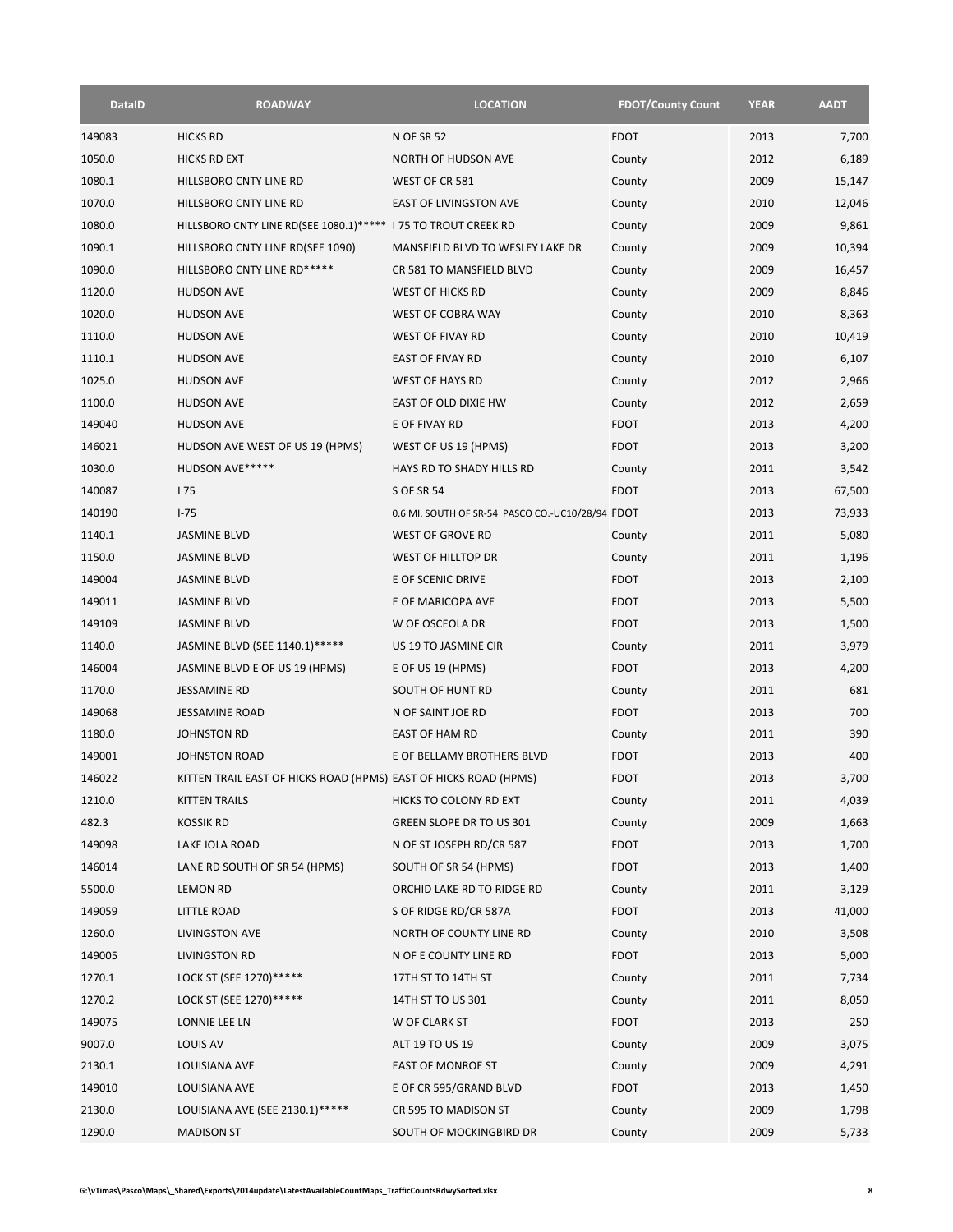| <b>DataID</b>    | <b>ROADWAY</b>                                                               | <b>LOCATION</b>                                                         | <b>FDOT/County Count</b> | <b>YEAR</b>  | <b>AADT</b>    |
|------------------|------------------------------------------------------------------------------|-------------------------------------------------------------------------|--------------------------|--------------|----------------|
| 1300.0           | <b>MADISON ST</b>                                                            | <b>NORTH OF GREY ST</b>                                                 | County                   | 2009         | 10,607         |
| 2140.1           | <b>MADISON ST</b>                                                            | NORTH OF SCHOOL RD                                                      | County                   | 2009         | 8,902          |
| 2150.1           | <b>MADISON ST</b>                                                            | NORTH OF ILLINOIS AVE                                                   | County                   | 2009         | 6,603          |
| 2160.0           | <b>MADISON ST</b>                                                            | <b>NORTH OF VIRGINIA AVE</b>                                            | County                   | 2009         | 6,258          |
|                  |                                                                              |                                                                         |                          |              |                |
| 1305.0           | <b>MADISON ST</b>                                                            | <b>NORTH OF 12TH AVE</b>                                                | County                   | 2010         | 9,842          |
| 149008           | <b>MADISON ST</b>                                                            | N OF MOOG RD                                                            | <b>FDOT</b>              | 2013         | 5,700          |
| 2140.2           | MADISON ST (SEE 2150.1)*****                                                 | <b>GULF DR TO BRIDGE</b>                                                | County                   | 2009         | 7,573          |
| 2150.0           | MADISON ST (SEE 2150.1)*****                                                 | <b>BRIDGE TO LOUISIANA AVE</b>                                          | County                   | 2010         | 8,917          |
| 2190.3           | <b>MAIN ST</b>                                                               | WEST OF JACKSON ST                                                      | County                   | 2010         | 8,258          |
| 2180.0           | <b>MAIN ST</b>                                                               | EAST OF US 19                                                           | County                   | 2011         | 5,405          |
| 149043           | <b>MAIN ST</b>                                                               | E OF CONGRESS ST                                                        | <b>FDOT</b>              | 2013         | 9,200          |
| 149096           | <b>MAIN ST</b>                                                               | <b>E OF US 19</b>                                                       | <b>FDOT</b>              | 2013         | 11,800         |
| 2190.0           | MAIN ST (SEE 2180)*****                                                      | <b>COTEE BRIDGE TO BANK ST</b>                                          | County                   | 2010         | 11,380         |
| 2190.2           | MAIN ST (SEE 2190.3)*****                                                    | <b>GRAND BLVD TO MADISON ST</b>                                         | County                   | 2010         | 11,469         |
| 5020.0           | <b>MANASSAS DR</b>                                                           | MENTMORE BL TO OAKSTEAD BL                                              | County                   | 2013         | 2,984          |
| 3220.0           | <b>MANSFIELD</b>                                                             | HILLS CO TO CO LINE RD N (FUTURE SEG 3215 3220) County                  |                          | 2010         | 10,787         |
|                  |                                                                              |                                                                         |                          |              |                |
| 3215.0           | MANSFIELD BLVD *****                                                         | HILLSBOROUGH CO TO CO LINE RD S                                         | County                   | 2010         | 1,481          |
| 149055           | <b>MARINE PKWY</b>                                                           | <b>E OF US 19</b>                                                       | <b>FDOT</b>              | 2013         | 7,000          |
| 2240.0           | <b>MARINE PW</b>                                                             | <b>EAST OF AZALEA DR</b>                                                | County                   | 2009         | 5,520          |
| 146034           | MASSACHUSETTS AVE EAST OF GRAND BLVD (HPMS) EAST OF GRAND BLVD (HPMS)        |                                                                         | <b>FDOT</b>              | 2013         | 2,050          |
| 1820.2           | <b>MEADOW POINTE BL</b>                                                      | SOUTH OF SR 54                                                          | County                   | 2009         | 4,372          |
| 5210.0<br>5000.1 | <b>MENTMORE BLVD</b><br><b>MENTMORE BLVD</b>                                 | <b>MANASSAS DR TO SR 54</b><br>MEADOWBROOK DR TO BALLANTRAE BLVD County | County                   | 2010<br>2013 | 2,638<br>2,006 |
| 1325.2           | <b>MITCHELL BLVD</b>                                                         | WEST OF TRINITY OAKS BLVD                                               | County                   | 2011         | 12,402         |
| 1340.0           | MITCHELL RANCH RD                                                            | WEST OF TRINITY OAKS                                                    | County                   | 2011         | 4,403          |
| 149042<br>1360.0 | MITCHELL RANCH RD<br>MOOG RD                                                 | E OF CR 77/SEVEN SPRINGS BLVD<br>WEST OF TRICON AVE                     | <b>FDOT</b>              | 2013<br>2009 | 4,200<br>8,901 |
| 1365.0           | MOOG RD                                                                      | <b>EAST OF BLUEBIRD DR</b>                                              | County<br>County         | 2009         | 6,720          |
| 1366.0           | MOOG RD                                                                      | WEST OF COCKATOO DR                                                     | County                   | 2009         | 4,352          |
| 149007           | MOOG RD                                                                      | E OF STRAUBER MEMORIAL HWY                                              | <b>FDOT</b>              | 2013         | 2,300          |
| 2210.0<br>1390.0 | N 17TH ST<br>N 17TH ST (SEE 2210                                             | <b>NORTH OF MAIN ST</b><br>SOUTH OF OAK ST                              | County<br>County         | 2011<br>2011 | 3,370<br>1,855 |
| 1320.0           | NEBRASKA AVE (MAIN ST)                                                       | WEST OF CR 77                                                           | County                   | 2009         | 8,554          |
| 1650.2           | <b>NEW RIVER BLVD</b>                                                        | SOUTH OF SR 54                                                          | County                   | 2011         | 1,638          |
| 1386.0           | <b>NEW YORK AVE</b>                                                          | <b>EAST OF OVERHILL DR</b>                                              | County                   | 2009         | 4,005          |
| 1380.0<br>1385.0 | NEW YORK AVE<br><b>NEW YORK AVE</b>                                          | <b>EAST OF SHARK ST</b><br>WEST OF UTICA DR                             | County<br>County         | 2010<br>2012 | 1,904<br>2,227 |
| 149044           | <b>NEW YORK AVE</b>                                                          | E OF US 19                                                              | <b>FDOT</b>              | 2013         | 2,200          |
| 2200.0           | <b>NORTH AVE</b>                                                             | W. OF FORT KING RD                                                      | County                   | 2009         | 5,648          |
| 1780.0           | NORTHWOOD PALMS BL                                                           | HILLSBORO CNTY LINE TO SR 56                                            | County                   | 2011         | 4,200          |
| 1570.2<br>2605.0 | <b>OAKSTEAD BLVD</b><br>OLD CR 54                                            | SR 54 TO MANASSAS DR<br>WEST OF CR 1                                    | County<br>County         | 2010<br>2010 | 4,959<br>9,109 |
| 149093           | OLD CR 54                                                                    | E OF SR 54                                                              | <b>FDOT</b>              | 2013         | 10,100         |
| 149111           | OLD CR 54                                                                    | W OF LITTLE RD                                                          | <b>FDOT</b>              | 2013         | 11,000         |
| 1400.0           | OLD DIXIE (SEE 1400.1)*****                                                  | <b>CLARK ST TO HUDSON AVE</b>                                           | County                   | 2012         | 1,908          |
| 1400.1<br>149014 | <b>OLD DIXIE HIGHWAY</b><br>OLD DIXIE HWY                                    | NORTH OF MCCRAY DR<br>S OF NEW YORK AVE                                 | County<br><b>FDOT</b>    | 2012<br>2013 | 1,872<br>1,950 |
| 149057           | OLD DIXIE HWY                                                                | N OF NEW YORK AVE                                                       | <b>FDOT</b>              | 2013         | 1,800          |
| 146005           | OLD DIXIE HWY N OF HUDSON AVE (HPMS) N OF HUDSON AVE (HPMS)                  |                                                                         | <b>FDOT</b>              | 2013         | 2,700          |
| 146035           | OLD LAKELAND HIGHWAY SOUTH OF CLINTON AVE (HPMS) SOUTH OF CLINTON AVE (HPMS) |                                                                         | <b>FDOT</b>              | 2013         | 6,000          |
| 149100<br>1520.2 | <b>OLD LAKELAND HWY</b><br>OLD PASCO RD                                      | S OF US 98<br>QUAIL HOLLOW BLVD TO OVERPASS RD                          | <b>FDOT</b><br>County    | 2013<br>2012 | 7,000<br>4,026 |
| 149045           | OLD PASCO RD                                                                 | <b>N OF CR 54</b>                                                       | <b>FDOT</b>              | 2013         | 16,000         |
| 146015           | OLD PASCO ROAD SOUTH OF SR 52 (HPMS) SOUTH OF SR 52 (HPMS)                   |                                                                         | <b>FDOT</b>              | 2013         | 2,500          |
| 1420.0<br>1420.1 | OLD WIRE (SEE 1420.1)*****<br>OLD WIRE RD                                    | CITY LIMITS TO CR 530<br>EAST OF US 301                                 | County<br>County         | 2009<br>2009 | 4,799<br>1,975 |
|                  |                                                                              |                                                                         |                          |              |                |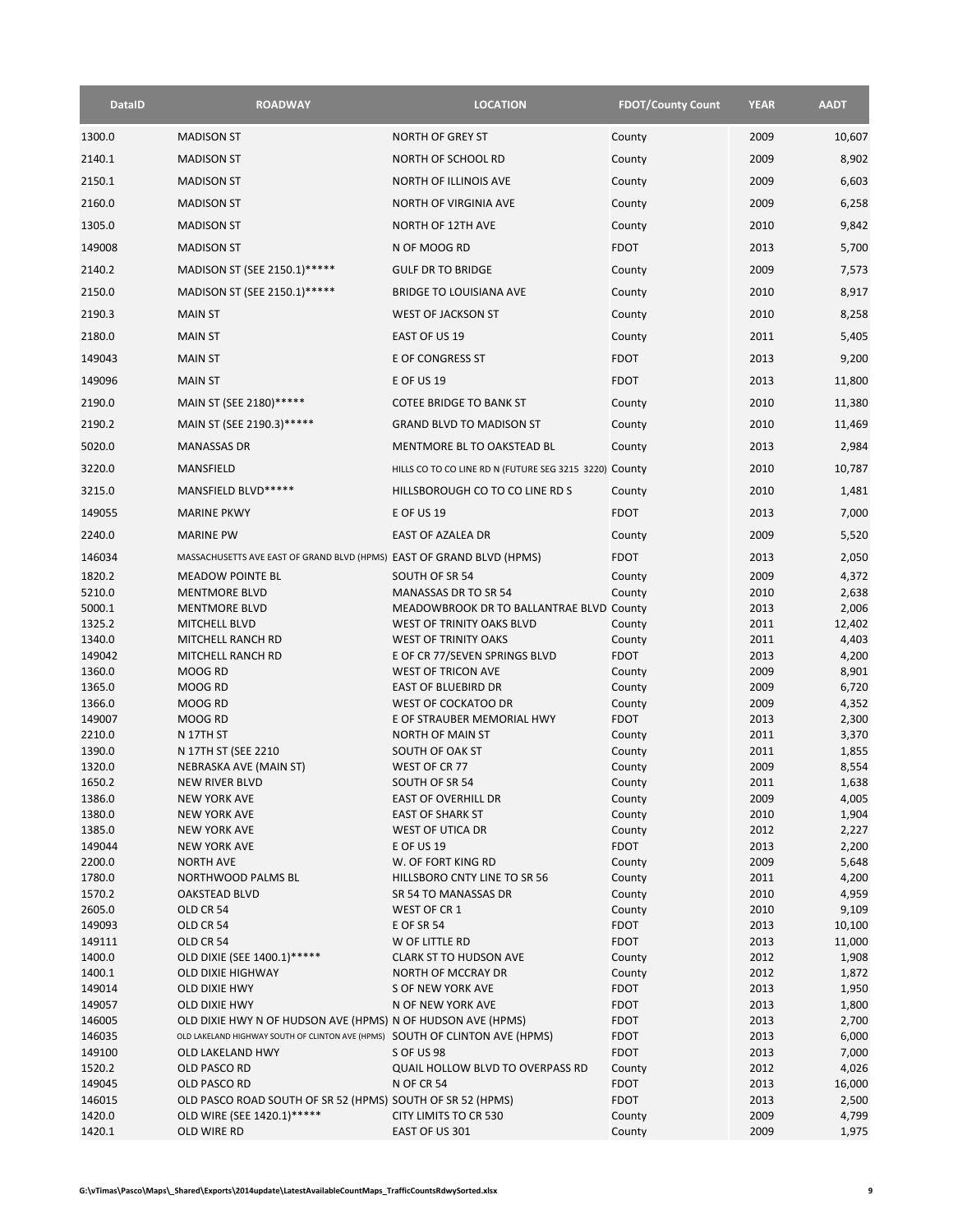| <b>DataID</b>    | <b>ROADWAY</b>                                                              | <b>LOCATION</b>                                    | <b>FDOT/County Count</b>   | <b>YEAR</b>  | <b>AADT</b>      |
|------------------|-----------------------------------------------------------------------------|----------------------------------------------------|----------------------------|--------------|------------------|
| 2220.0           | OLD WIRE RD                                                                 | <b>NORTH OF CR 54E</b>                             | County                     | 2013         | 6,607            |
| 2220.1           | OLD WIRE RD (SEE 2220)*****                                                 | N OF DAUGHTERY                                     | County                     | 2009         | 6,215            |
| 1430.0           | ORCHID LAKE RD                                                              | WEST OF LEMON RD                                   | County                     | 2010         | 2,922            |
| 5260.0           | ORCHID LAKE RD                                                              | CONGRESS ST TO CR 77                               | County                     | 2011         | 2,059            |
| 1450.2           | <b>OSCEOLA DR</b>                                                           | NORTH OF JASMINE BLVD                              | County                     | 2012         | 2,096            |
| 149012           | <b>OSCEOLA DR</b>                                                           | S OF JASMINE BLVD                                  | <b>FDOT</b>                | 2013         | 1,250            |
| 1450.0           | OSCEOLA DR (SEE 1450.2)*****                                                | CR 587 TO LAKEVIEW DR                              | County                     | 2008         | 1,543            |
| 1450.1           | OSCEOLA DR (SEE 1450.2)*****                                                | LAKEVIEW DR TO JASMINE BLVD                        | County                     | 2011         | 1,296            |
| 146046           | OTIS ALLEN RD EAST OF WIRE ROAD (HPMS) EAST OF WIRE ROAD (HPMS)             |                                                    | <b>FDOT</b>                | 2013         | 3,000            |
| 1500.0           | OVERPASS RD EXT*****                                                        | AT PASCO RD                                        | County                     | 2009         | 2,897            |
| 1500.1           | OVERPASS RD EXT*****                                                        | <b>BOYETTE RD N TO</b>                             | County                     | 2009         | 2,758            |
| 146040           | PALM GROVE DR EAST OF CANAL (HPMS)                                          | <b>EAST OF CANAL (HPMS)</b>                        | <b>FDOT</b>                | 2013         | 450              |
| 1550.2<br>149048 | <b>PARKWAY BLVD</b><br><b>PARKWAY BLVD</b>                                  | SOUTH OF EAGLE RD<br>N OF SHINING STAR DR          | County<br><b>FDOT</b>      | 2011<br>2013 | 1,473<br>1,700   |
| 1520.3           | PASCO RD                                                                    | <b>OVERPASS RD TO SR 52</b>                        | County                     | 2009         | 3,356            |
| 1525.0           | PASCO RD                                                                    | SOUTH OF OAK ST                                    | County                     | 2011         | 735              |
| 1520.0           | PASCO RD                                                                    | <b>NORTH OF SR 54</b>                              | County                     | 2012         | 9,436            |
| 1520.1           | PASCO RD                                                                    | <b>NORTH OF OVERPASS RD</b>                        | County                     | 2012         | 8,106            |
| 146002           | PEACE BLVD/ DENTON AVE E OF EAST RD (HPMS) E OF EAST RD (HPMS)              |                                                    | <b>FDOT</b>                | 2013         | 3,900            |
| 1530.0           | PERRINE RANCH RD                                                            | WEST OF ATWELL CT                                  | County                     | 2011         | 10,289           |
| 1560.1           | <b>PLATHE RD</b>                                                            | WEST OF CR 1                                       | County                     | 2009         | 7,195            |
| 149049           | <b>PLATHE RD</b>                                                            | E OF ROWAN RD                                      | <b>FDOT</b>                | 2013         | 8,600            |
| 1560.0           | PLATHE RD (SEE 1560.1)*****                                                 | CR 77 TO OSTEEN RD                                 | County                     | 2009         | 7,721            |
| 1565.1           | POWERLINE RD*****                                                           | FRAZEE HILL RD TO CHRISTIAN RD                     | County                     | 2009         | 657              |
| 1565.0           | POWERLINE RD*****                                                           | LOCK ST TO FRAZEE HILL RD                          | County                     | 2011         | 733              |
| 142711           | <b>RAMP LOOP</b>                                                            | NB 1-75 TO CR41                                    | <b>FDOT</b>                | 2013         | 1,900            |
| 1580.0           | <b>RAMSEY RD</b>                                                            | SOUTH OF RUFFING RD                                | County                     | 2012         | 1,590            |
| 149006           | <b>RAMSEY ROAD</b>                                                          | N OF CR 578/SAINT JOE RD                           | <b>FDOT</b>                | 2013         | 1,100            |
| 149105           | <b>RIDGE RD</b>                                                             | E OF US 19                                         | <b>FDOT</b>                | 2013         | 28,000           |
| 149110           | <b>RIDGE RD</b>                                                             | E OF CR 1/LITTLE RD                                | <b>FDOT</b>                | 2013         | 18,500           |
| 149069           | <b>RIVER CROSSING BLVD</b>                                                  | E OF CR 1/LITTLE RD                                | <b>FDOT</b>                | 2013         | 9,500            |
| 146023           | RIVER CROSSING BLVD WEST OF STARKEY ROAD (HPMS) WEST OF STARKEY ROAD (HPMS) |                                                    | <b>FDOT</b>                | 2013         | 5,200            |
| 149054           | <b>S ALLEN RD</b>                                                           | <b>S OF SR 54</b>                                  | <b>FDOT</b>                | 2013         | 2,900            |
| 1620.0           | SAN MIGUEL DR                                                               | WEST OF CHANTILLY LN                               | County                     | 2012         | 4,291            |
| 149050           | SAN MIGUEL DR                                                               | E OF CR77/REGENCY PARK BLVD                        | <b>FDOT</b>                | 2013         | 3,400            |
| 1620.1           | SAN MIGUEL DR (SEE 1620)*****                                               | GALEN WILSON TO CR 1 (LITTLE ROAD)                 | County                     | 2010         | 4,632            |
| 149051<br>1630.0 | <b>SCENIC DR</b><br><b>SCHARBER RD</b>                                      | N OF US 19/SR 55<br><b>NORTH OF DARBY RD</b>       | <b>FDOT</b>                | 2013<br>2009 | 4,100<br>837     |
| 149003           | <b>SCHARBER RD</b>                                                          | N OF DARBY RD                                      | County<br><b>FDOT</b>      | 2013         | 750              |
| 1630.1           | SCHARBER RD (SEE 1630)*****                                                 | DARBY RD TO PASCO RD                               | County                     | 2012         | 329              |
| 149029           | <b>SEVEN SPRINGS BLVD</b>                                                   | N OF MITCHELL BLVD                                 | <b>FDOT</b>                | 2013         | 27,000           |
| 1640.0           | SHADY HILLS RD                                                              | NORTH OF SR 52                                     | County                     | 2009         | 8,780            |
| 1640.4           | <b>SHADY HILLS RD</b>                                                       | PEACE BL TO COUNTY LINE RD                         | County                     | 2009         | 13,879           |
| 1640.5           | <b>SHADY HILLS RD</b>                                                       | BOSLEY DR TO HILLSBOROUGH COUNTY                   | County                     | 2009         | 13,403           |
| 149053           | SHADY HILLS RD                                                              | <b>COUNTY LINE ROAD/CR 578</b>                     | <b>FDOT</b>                | 2011         | 12,500           |
| 149052           | <b>SHADY HILLS RD</b>                                                       | S OF CALDWELL LN                                   | <b>FDOT</b>                | 2013         | 12,000           |
| 1640.3           | SHADY HILLS RD (SEE 1640)*****                                              | DENTON AVE TO HERNANDO COUNTY LINE County          |                            | 2009         | 12,353           |
| 146016           | SHADY HILLS ROAD SOUTH OF COUNTY LINE RD (HPMS)                             | SOUTH OF COUNTY LINE RD (HPMS)                     | <b>FDOT</b>                | 2013         | 12,000           |
| 9002.0           | <b>SIMONS RD</b>                                                            | EILAND BL TO FORT KING RD                          | County                     | 2011         | 239              |
| 3190.0           | <b>SOUTH AVE</b>                                                            | EAST OF US 301                                     | County                     | 2011         | 2,922            |
| 149058           | <b>SOUTH AVE</b>                                                            | BTWN GALL BLVD AND 7TH ST                          | <b>FDOT</b>                | 2013         | 4,200            |
| 3190.1           | SOUTH AVE (SEE 3190)                                                        | 7TH ST TO 20TH ST                                  | County                     | 2011         | 2,657            |
| 145306           | SR 35&700/US 98& 301                                                        | SOUTH OF SR 700/US 98                              | <b>FDOT</b>                | 2011         | 16,000           |
| 145011           | SR 35/SR 39/SR 700/US 301/BUS US 98                                         | <b>N OF SR 52</b>                                  | <b>FDOT</b>                | 2007         | 10,200           |
| 140040           | SR 35/SR 39/SR 700/US 301/US 98                                             | S OF LOCK ST                                       | <b>FDOT</b>                | 2013         | 24,000           |
| 140052           | SR 35/SR 39/US 301/US98                                                     | NORTH OF SR700/US98                                | <b>FDOT</b>                | 2013         | 28,000           |
| 140054           | SR 35/SR 700                                                                | SOUTH OF SR 39/US 98/US 301                        | <b>FDOT</b>                | 2013         | 5,100            |
| 140055           | SR 35/SR 700                                                                | NORTH OF CR 54 / POLK CO. LINE                     | <b>FDOT</b>                | 2013         | 4,100            |
| 140039           | SR 35/US 301                                                                | SOUTH OF SR 575                                    | <b>FDOT</b>                | 2013         | 7,800            |
| 105603           | SR 39                                                                       | SOUTH OF PASCO CO. LINE                            | <b>FDOT</b>                | 2013         | 8,900            |
| 140023           | SR 39                                                                       | SOUTHEAST OF SR 39                                 | <b>FDOT</b>                | 2013         | 7,000            |
| 145308           | SR 39                                                                       | NORTH OF HILLSBOROUGH COUNTY LINE                  | <b>FDOT</b>                | 2013         | 11,800           |
| 140053<br>145031 | SR 39/US 301<br>SR 39/US 301                                                | SOUTH OF SR 35/SR 700/US 98<br>SOUTH OF GEIGER RD. | <b>FDOT</b><br><b>FDOT</b> | 2013<br>2013 | 22,000<br>27,500 |
|                  |                                                                             |                                                    |                            |              |                  |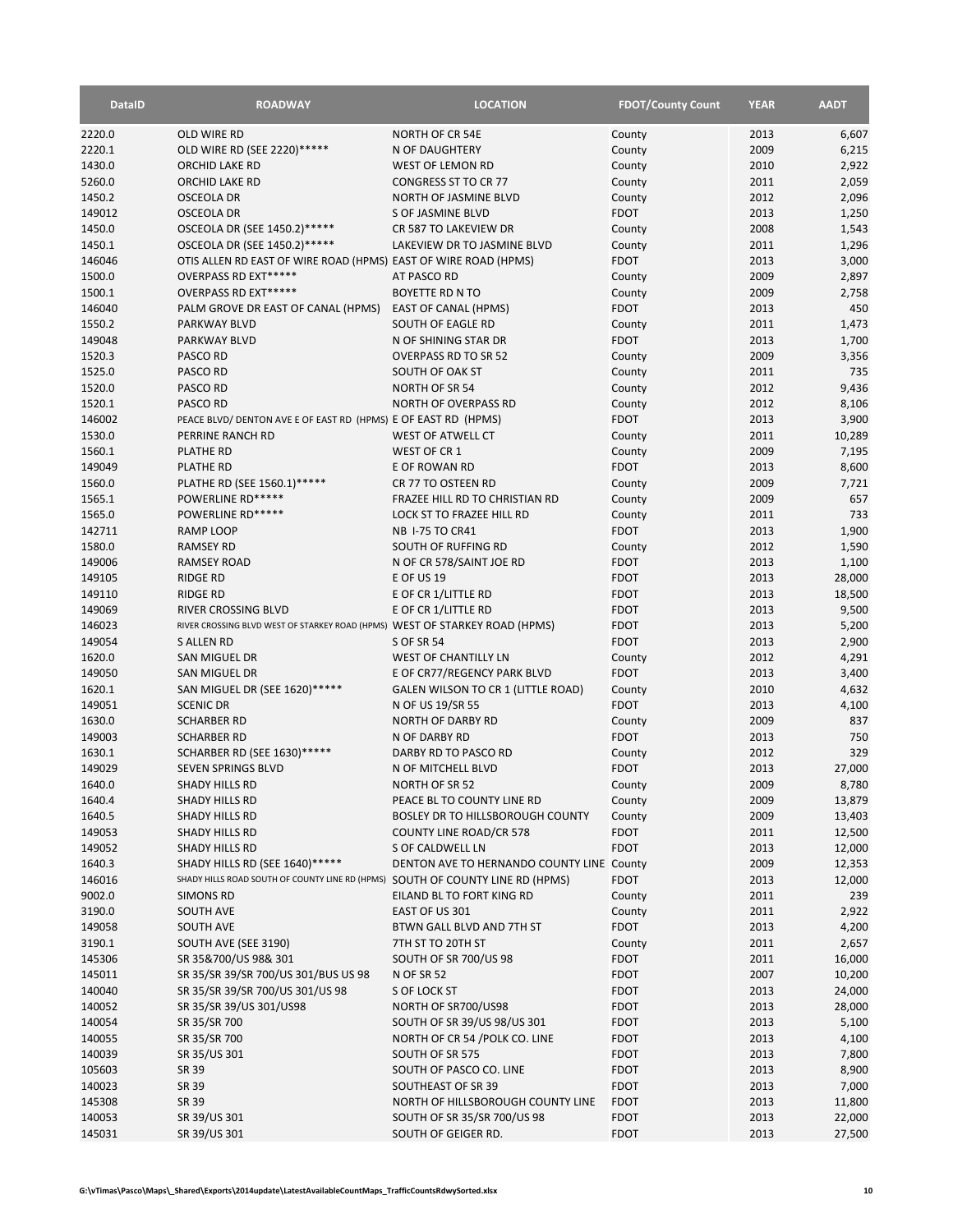| <b>DataID</b>    | <b>ROADWAY</b>                                           | <b>LOCATION</b>                                    | <b>FDOT/County Count</b>   | <b>YEAR</b>  | <b>AADT</b>      |
|------------------|----------------------------------------------------------|----------------------------------------------------|----------------------------|--------------|------------------|
| 105506           | SR 41/US 301                                             | SOUTH OF PASCO COUNTY                              | <b>FDOT</b>                | 2008         | 12,300           |
| 140025           | SR 45/US 41                                              | SOUTH OF SR 52                                     | <b>FDOT</b>                | 2013         | 19,400           |
| 145301           | SR 45/US 41                                              | SOUTH OF HERNANDO CO.                              | <b>FDOT</b>                | 2013         | 10,100           |
| 145511           | SR 45/US 41                                              | SOUTH OF SUNDANCE LAKE BLVD                        | <b>FDOT</b>                | 2013         | 24,500           |
| 140006<br>140033 | <b>SR 52</b><br><b>SR 52</b>                             | <b>EAST OF SR 45/US 41</b><br>SOUTH OF COLEMAN AVE | <b>FDOT</b><br><b>FDOT</b> | 2013<br>2013 | 10,900<br>11,600 |
| 140035           | <b>SR 52</b>                                             | EAST OF SR 55/US 19                                | <b>FDOT</b>                | 2013         | 28,000           |
| 140036           | <b>SR 52</b>                                             | <b>WEST OF SR 93/I-75</b>                          | <b>FDOT</b>                | 2013         | 13,700           |
| 140092           | <b>SR 52</b>                                             | EAST OF CR 577                                     | <b>FDOT</b>                | 2013         | 13,500           |
| 140106           | <b>SR 52</b>                                             | <b>WEST OF SR 45/US 41</b>                         | <b>FDOT</b>                | 2013         | 21,000           |
| 140107           | <b>SR 52</b>                                             | EAST OF FIVAY RD.                                  | <b>FDOT</b>                | 2013         | 35,000           |
| 140108           | <b>SR 52</b>                                             | WEST OF MOON LAKE RD.                              | <b>FDOT</b>                | 2013         | 24,000           |
| 145003           | <b>SR 52</b>                                             | WEST OF 17TH ST                                    | <b>FDOT</b>                | 2013         | 9,100            |
| 145006           | <b>SR 52</b>                                             | EAST OF 7TH ST/SR35/SR39/SR700/BUS US98 FDOT       |                            | 2013         | 4,500            |
| 145106           | <b>SR 52</b>                                             | EAST OF SR 93/I-75                                 | <b>FDOT</b>                | 2013         | 14,000           |
| 145120           | <b>SR 52</b>                                             | WEST OF CR 581                                     | <b>FDOT</b>                | 2013         | 13,000           |
| 145121<br>145503 | <b>SR 52</b><br>SR 52 E OF N SUNCOAST                    | .2 MILES EAST OF CR 579                            | <b>FDOT</b><br><b>FDOT</b> | 2013<br>2013 | 10,200<br>20,500 |
| 145008           | SR 533/BUS US 98                                         | SOUTH OF SR 52                                     | <b>FDOT</b>                | 2013         | 19,100           |
| 140070           | SR 533/US 98                                             | EAST OF SR 39/SR 700/US BUS 98                     | <b>FDOT</b>                | 2013         | 12,000           |
| 145013           | SR 533/US 98                                             | <b>NORTH OF SR 52</b>                              | <b>FDOT</b>                | 2013         | 15,600           |
| 145110           | <b>SR 54</b>                                             | WEST OF SR 45/US 41                                | <b>FDOT</b>                | 2010         | 45,000           |
| 2680.0           | SR 54                                                    | FDOT STA 5102                                      | County                     | 2010         | 21,292           |
| 145101           | SR 54                                                    | <b>EAST OF SR 45/US 41</b>                         | <b>FDOT</b>                | 2013         | 55,500           |
| 145104           | <b>SR 54</b>                                             | <b>EAST OF LEMAR ST.</b>                           | <b>FDOT</b>                | 2013         | 19,000           |
| 145105           | <b>SR 54</b>                                             | WEST OF SR 41/US 301                               | <b>FDOT</b>                | 2013         | 13,900           |
| 145107           | SR 54                                                    | <b>EAST OF SR 55/US 19</b>                         | <b>FDOT</b>                | 2013         | 27,000           |
| 145108           | SR 54                                                    | EAST OF CR 595                                     | <b>FDOT</b>                | 2013         | 35,000           |
| 145109           | <b>SR 54</b>                                             | EAST OF CR 77                                      | <b>FDOT</b>                | 2013         | 41,000           |
| 145112<br>145115 | SR 54<br>SR 54                                           | .3 MILES EAST OF LIVINGSTON RD.<br>EAST OF CR 581  | <b>FDOT</b><br><b>FDOT</b> | 2013<br>2013 | 60,500<br>40,000 |
| 145116           | <b>SR 54</b>                                             | EAST OF NEW RIVER DR.                              | <b>FDOT</b>                | 2013         | 26,500           |
| 145119           | SR 54                                                    | WEST OF MICHIGAN AVE.                              | <b>FDOT</b>                | 2013         | 41,500           |
| 145311           | <b>SR 54</b>                                             | W OF LITTLE ROAD                                   | <b>FDOT</b>                | 2013         | 38,000           |
| 145504           | <b>SR 54</b>                                             | E OF LITTLE ROAD                                   | <b>FDOT</b>                | 2013         | 47,000           |
| 145600           | <b>SR 54</b>                                             | 0.4 MILES WEST OF US 41                            | <b>FDOT</b>                | 2013         | 47,000           |
| 145601           | SR 54                                                    | 0.5 MILES EAST OF BALANTRAE BLVD.                  | <b>FDOT</b>                | 2013         | 39,500           |
| 145602           | SR 54                                                    | 0.5 MILES EAST OF SUNCOAST PARKWAY                 | <b>FDOT</b>                | 2013         | 41,500           |
| 145603           | <b>SR 54</b>                                             | 0.5 MILES WEST OF SUNCOAST PARKWAY                 | <b>FDOT</b>                | 2013         | 43,500           |
| 140026           | SR 54 E OF CR 579                                        | EAST OF CR 579                                     | <b>FDOT</b>                | 2013         | 14,600           |
| 145512<br>145513 | <b>SR 56</b><br><b>SR 56</b>                             | W OF MANSFIELD BLVD<br>W OF MEADOW POINTE BLVD     | <b>FDOT</b><br><b>FDOT</b> | 2013<br>2013 | 19,100           |
| 510.0            | SR 575                                                   | FDOT STA 5310                                      | County                     | 2012         | 13,100<br>712    |
| 145310           | SR 575                                                   | SOUTH OF HERNANDO COUNTY                           | <b>FDOT</b>                | 2013         | 600              |
| 145508           | SR 581                                                   | N OF SR56                                          | <b>FDOT</b>                | 2013         | 25,000           |
| 153002           | SR 595/ALT US19                                          | SOUTH OF PASCO CO                                  | <b>FDOT</b>                | 2013         | 14,200           |
| 145307           | SR 700/US 98                                             | SOUTH OF HERNANDO COUNTY                           | <b>FDOT</b>                | 2013         | 6,000            |
| 140086           | SR 93/I-75                                               | APPROX 1/2 MILE NORTH OF SR54                      | <b>FDOT</b>                | 2013         | 49,000           |
| 140093           | SR 93/I-75                                               | NORTH OF SR 52                                     | <b>FDOT</b>                | 2013         | 39,000           |
| 140156           | SR 93/I-75                                               | SOUTH OF SR 56                                     | <b>FDOT</b>                | 2013         | 93,000           |
| 140154           | SR 93A/I-75                                              | NORTH OF HILLSBOROUGH COUNTY                       | <b>FDOT</b>                | 2007         | 61,500           |
| 140030           | SR35(SR39&SR700)/US301(US98)                             | SOUTH OF SR533/US98                                | <b>FDOT</b>                | 2013         | 26,500           |
| 145010<br>145029 | SR35/US301/BUS US98/7TH ST<br>SR39(SR41)/US301/GALL BLVD | NORTH OF SR533/US98<br>SOUTH OF SR54/5TH AVE       | <b>FDOT</b><br><b>FDOT</b> | 2013<br>2013 | 14,300           |
| 140014           | SR39/US301                                               | SOUTH OF CR54/FOUNTAIN RD                          | <b>FDOT</b>                | 2013         | 15,000<br>33,500 |
| 140022           | SR39/US301/GALL BLVD                                     | <b>NORTH OF SR39</b>                               | <b>FDOT</b>                | 2013         | 20,500           |
| 140016           | SR41/US301/FT KING RD                                    | SOUTH OF SR39/GALL BLVD                            | <b>FDOT</b>                | 2013         | 13,200           |
| 145302           | SR45/US41                                                | SOUTH OF SR54                                      | <b>FDOT</b>                | 2011         | 59,000           |
| 140029           | SR45/US41                                                | SOUTH OF CR583/EHREN RD                            | <b>FDOT</b>                | 2013         | 38,000           |
| 140089           | SR45/US41                                                | SOUTH OF SR597/DALE MABRY HWY                      | <b>FDOT</b>                | 2013         | 30,000           |
| 145303           | SR45/US41                                                | <b>NORTH OF SR54</b>                               | <b>FDOT</b>                | 2013         | 46,000           |
| 145118           | <b>SR54</b>                                              | EAST OF OLD GUNN HWY                               | <b>FDOT</b>                | 2013         | 54,500           |
| 145506           | <b>SR56</b>                                              | E OF I-75                                          | <b>FDOT</b>                | 2013         | 45,500           |
| 145505           | SR56 W OF I-75                                           | <b>W OF I-75</b>                                   | <b>FDOT</b>                | 2013         | 53,500           |